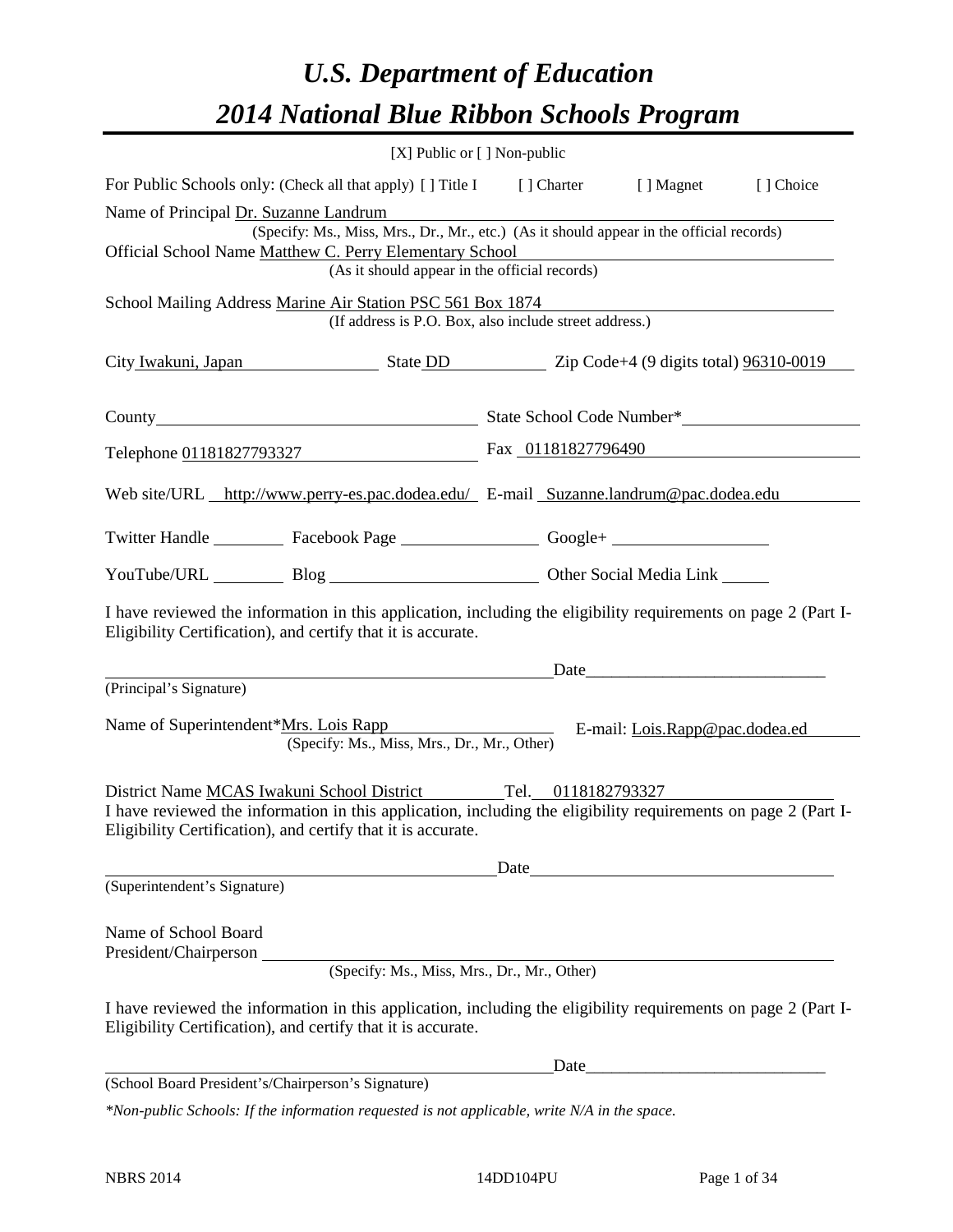### **Include this page in the school's application as page 2.**

The signatures on the first page of this application (cover page) certify that each of the statements below concerning the school's eligibility and compliance with U.S. Department of Education, Office for Civil Rights (OCR) requirements is true and correct.

- 1. The school configuration includes one or more of grades K-12. (Schools on the same campus with one principal, even a K-12 school, must apply as an entire school.)
- 2. The school has made its Annual Measurable Objectives (AMOs) or Adequate Yearly Progress (AYP) each year for the past two years and has not been identified by the state as "persistently dangerous" within the last two years.
- 3. To meet final eligibility, a public school must meet the state's AMOs or AYP requirements in the 2013-2014 school year and be certified by the state representative. Any status appeals must be resolved at least two weeks before the awards ceremony for the school to receive the award.
- 4. If the school includes grades 7 or higher, the school must have foreign language as a part of its curriculum.
- 5. The school has been in existence for five full years, that is, from at least September 2008 and each tested grade must have been part of the school for the past three years.
- 6. The nominated school has not received the National Blue Ribbon Schools award in the past five years: 2009, 2010, 2011, 2012, or 2013.
- 7. The nominated school has no history of testing irregularities, nor have charges of irregularities been brought against the school at the time of nomination. The U.S. Department of Education reserves the right to disqualify a school's application and/or rescind a school's award if irregularities are later discovered and proven by the state.
- 8. The nominated school or district is not refusing Office of Civil Rights (OCR) access to information necessary to investigate a civil rights complaint or to conduct a district-wide compliance review.
- 9. The OCR has not issued a violation letter of findings to the school district concluding that the nominated school or the district as a whole has violated one or more of the civil rights statutes. A violation letter of findings will not be considered outstanding if OCR has accepted a corrective action plan from the district to remedy the violation.
- 10. The U.S. Department of Justice does not have a pending suit alleging that the nominated school or the school district as a whole has violated one or more of the civil rights statutes or the Constitution's equal protection clause.
- 11. There are no findings of violations of the Individuals with Disabilities Education Act in a U.S. Department of Education monitoring report that apply to the school or school district in question; or if there are such findings, the state or district has corrected, or agreed to correct, the findings.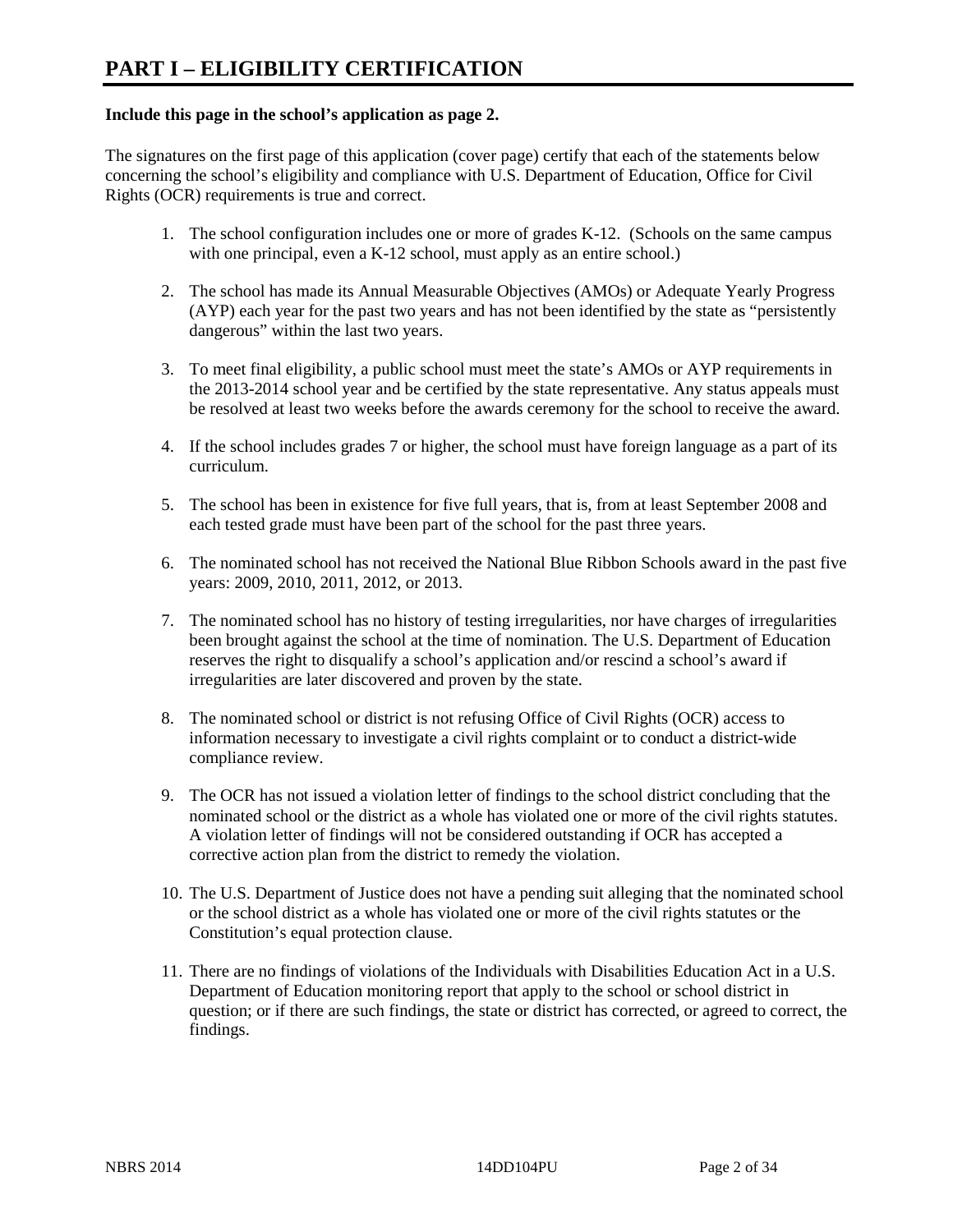# **PART II - DEMOGRAPHIC DATA**

### **All data are the most recent year available.**

**DISTRICT** (Question 1 is not applicable to non-public schools)

| Number of schools in the district<br>(per district designation): | 12 Elementary schools (includes $K-8$ )<br>3 Middle/Junior high schools |
|------------------------------------------------------------------|-------------------------------------------------------------------------|
|                                                                  | 6 High schools                                                          |
|                                                                  | $0 K-12$ schools                                                        |

21 TOTAL

**SCHOOL** (To be completed by all schools)

- 2. Category that best describes the area where the school is located:
	- [] Urban or large central city
	- [ ] Suburban with characteristics typical of an urban area
	- [ ] Suburban
	- [X] Small city or town in a rural area
	- [ ] Rural
- 3. 2 Number of years the principal has been in her/his position at this school.
- 4. Number of students as of October 1 enrolled at each grade level or its equivalent in applying school:

| Grade                           | # of         | # of Females | <b>Grade Total</b> |
|---------------------------------|--------------|--------------|--------------------|
|                                 | <b>Males</b> |              |                    |
| <b>PreK</b>                     | 16           | 11           | 27                 |
| K                               | 37           | 35           | 72                 |
| 1                               | 42           | 36           | 78                 |
| $\overline{2}$                  | 29           | 28           | 57                 |
| 3                               | 26           | 33           | 59                 |
| 4                               | 32           | 22           | 54                 |
| 5                               | 32           | 24           | 56                 |
| 6                               | 20           | 17           | 37                 |
| 7                               | 0            | 0            | 0                  |
| 8                               | $\theta$     | 0            | 0                  |
| 9                               | $\theta$     | $\theta$     | 0                  |
| 10                              | 0            | 0            | 0                  |
| 11                              | 0            | 0            | 0                  |
| 12                              | 0            | 0            | 0                  |
| <b>Total</b><br><b>Students</b> | 234          | 206          | 440                |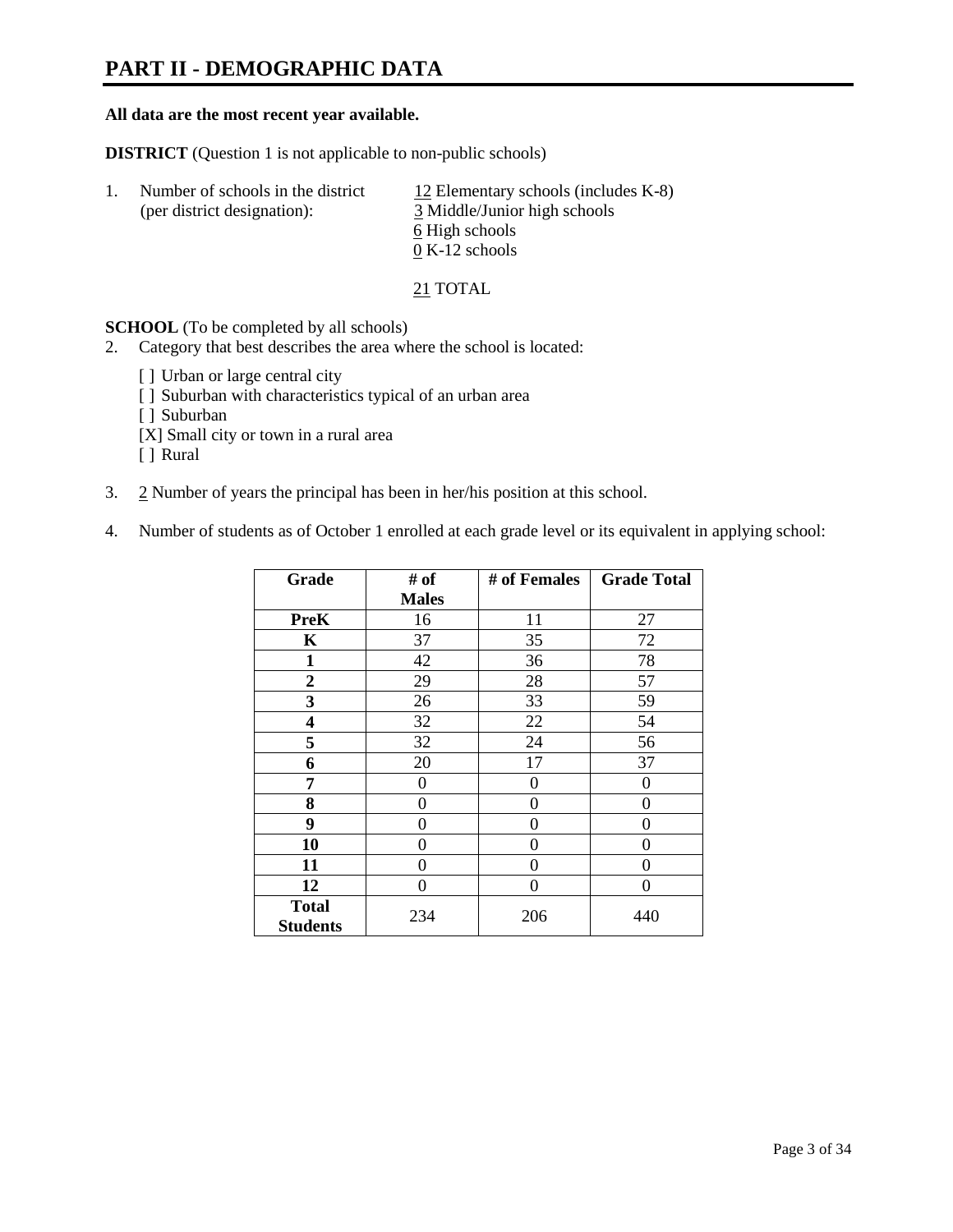the school: 9 % Asian

5. Racial/ethnic composition of  $\qquad \qquad \underline{0}$  % American Indian or Alaska Native 11 % Black or African American 17 % Hispanic or Latino 1 % Native Hawaiian or Other Pacific Islander 32 % White 30 % Two or more races **100 % Total** 

(Only these seven standard categories should be used to report the racial/ethnic composition of your school. The Final Guidance on Maintaining, Collecting, and Reporting Racial and Ethnic Data to the U.S. Department of Education published in the October 19, 2007 *Federal Register* provides definitions for each of the seven categories.)

6. Student turnover, or mobility rate, during the 2012 - 2013 year: 27%

This rate should be calculated using the grid below. The answer to (6) is the mobility rate.

| <b>Steps For Determining Mobility Rate</b>         | Answer |
|----------------------------------------------------|--------|
| (1) Number of students who transferred to          |        |
| the school after October 1, 2012 until the         | 44     |
| end of the school year                             |        |
| (2) Number of students who transferred             |        |
| <i>from</i> the school after October 1, 2012 until | 73     |
| the end of the 2012-2013 school year               |        |
| (3) Total of all transferred students [sum of      | 117    |
| rows $(1)$ and $(2)$ ]                             |        |
| (4) Total number of students in the school as      | 440    |
| of October 1                                       |        |
| $(5)$ Total transferred students in row $(3)$      | 0.266  |
| divided by total students in row (4)               |        |
| $(6)$ Amount in row $(5)$ multiplied by 100        |        |

### 7. English Language Learners (ELL) in the school: 32 %

### 140 Total number ELL

Number of non-English languages represented:  $11$  Specify non-English languages: Japanese, Spanish, French, Tagalog, Romanian, Thai, Navajo, Swedish, French Creole, Italian, and Vietnamese.

8. Students eligible for free/reduced-priced meals: 41 %

Total number students who qualify: 180

If this method is not an accurate estimate of the percentage of students from low-income families, or the school does not participate in the free and reduced-priced school meals program, supply an accurate estimate and explain how the school calculated this estimate.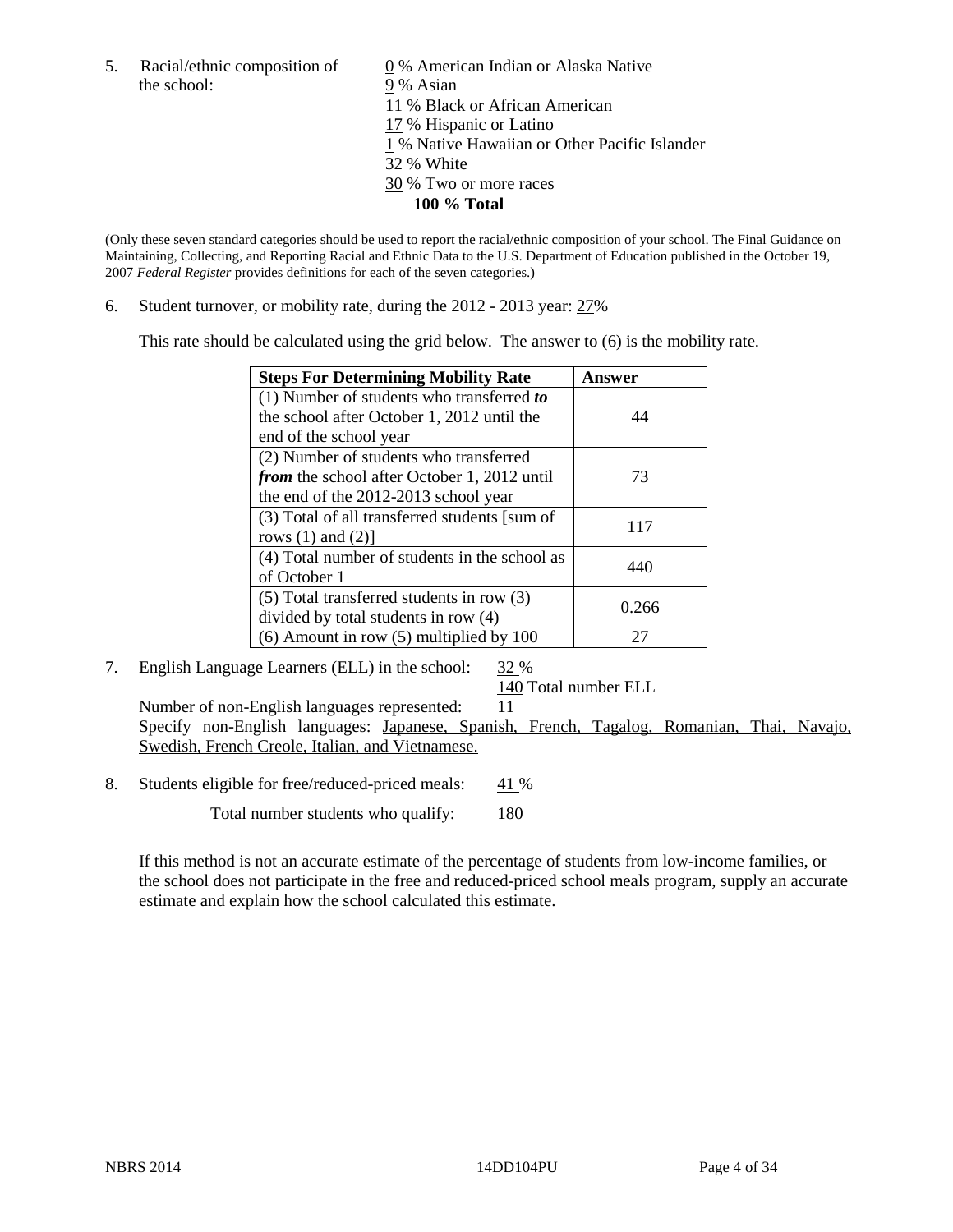48 Total number of students served

Indicate below the number of students with disabilities according to conditions designated in the Individuals with Disabilities Education Act. Do not add additional categories.

| 4 Autism                | 0 Orthopedic Impairment                 |
|-------------------------|-----------------------------------------|
| 0 Deafness              | 6 Other Health Impaired                 |
| 0 Deaf-Blindness        | 11 Specific Learning Disability         |
| 0 Emotional Disturbance | 18 Speech or Language Impairment        |
| 0 Hearing Impairment    | 0 Traumatic Brain Injury                |
| 0 Mental Retardation    | 0 Visual Impairment Including Blindness |
| 0 Multiple Disabilities | 9 Developmentally Delayed               |
|                         |                                         |

10. Use Full-Time Equivalents (FTEs), rounded to nearest whole numeral, to indicate the number of personnel in each of the categories below:

|                                       | <b>Number of Staff</b> |
|---------------------------------------|------------------------|
| Administrators                        |                        |
| Classroom teachers                    | 21                     |
| Resource teachers/specialists         |                        |
| e.g., reading, math, science, special | 16                     |
| education, enrichment, technology,    |                        |
| art, music, physical education, etc.  |                        |
| Paraprofessionals                     |                        |
| Student support personnel             |                        |
| e.g., guidance counselors, behavior   |                        |
| interventionists, mental/physical     |                        |
| health service providers,             | 3                      |
| psychologists, family engagement      |                        |
| liaisons, career/college attainment   |                        |
| coaches, etc.                         |                        |
|                                       |                        |

11. Average student-classroom teacher ratio, that is, the number of students in the school divided by the FTE of classroom teachers, e.g.,  $22:1$  21:1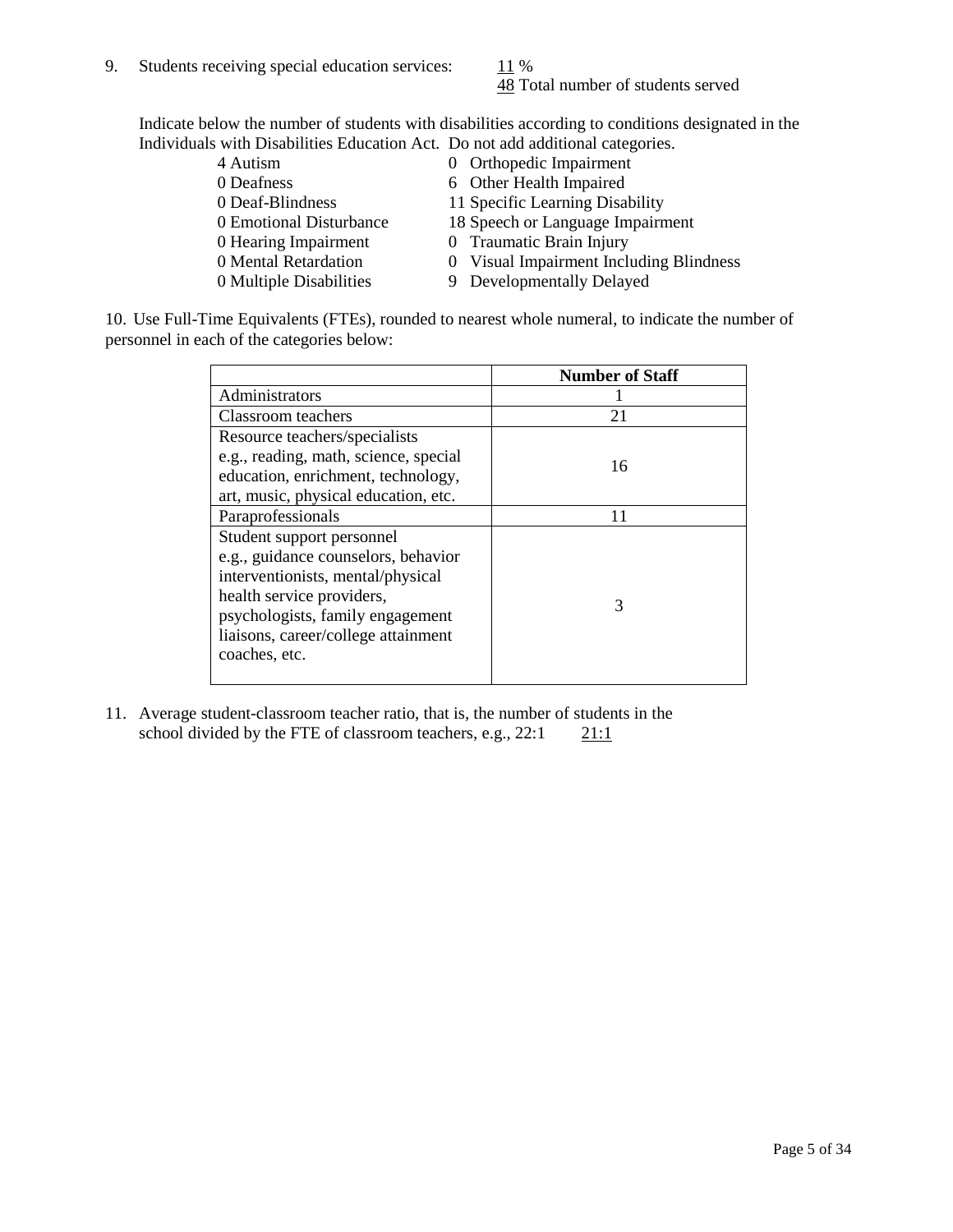12. Show daily student attendance rates. Only high schools need to supply yearly graduation rates.

| <b>Required Information</b> | 2012-2013 | 2011-2012 | 2010-2011 | 2009-2010 | 2008-2009 |
|-----------------------------|-----------|-----------|-----------|-----------|-----------|
| Daily student attendance    | 96%       | 95%       | 96%       | 95%       | 95%       |
| High school graduation rate | 0%        | 9%        | 0%        | 0%        | 0%        |

### 13. **For schools ending in grade 12 (high schools)**

Show percentages to indicate the post-secondary status of students who graduated in Spring 2013

| <b>Post-Secondary Status</b>                  |    |
|-----------------------------------------------|----|
| Graduating class size                         |    |
| Enrolled in a 4-year college or university    | 0% |
| Enrolled in a community college               | 0% |
| Enrolled in career/technical training program | 0% |
| Found employment                              | 0% |
| Joined the military or other public service   | 0% |
| <b>Ther</b>                                   | 2% |

14. Indicate whether your school has previously received a National Blue Ribbon Schools award. Yes  $No \underline{X}$ 

If yes, select the year in which your school received the award.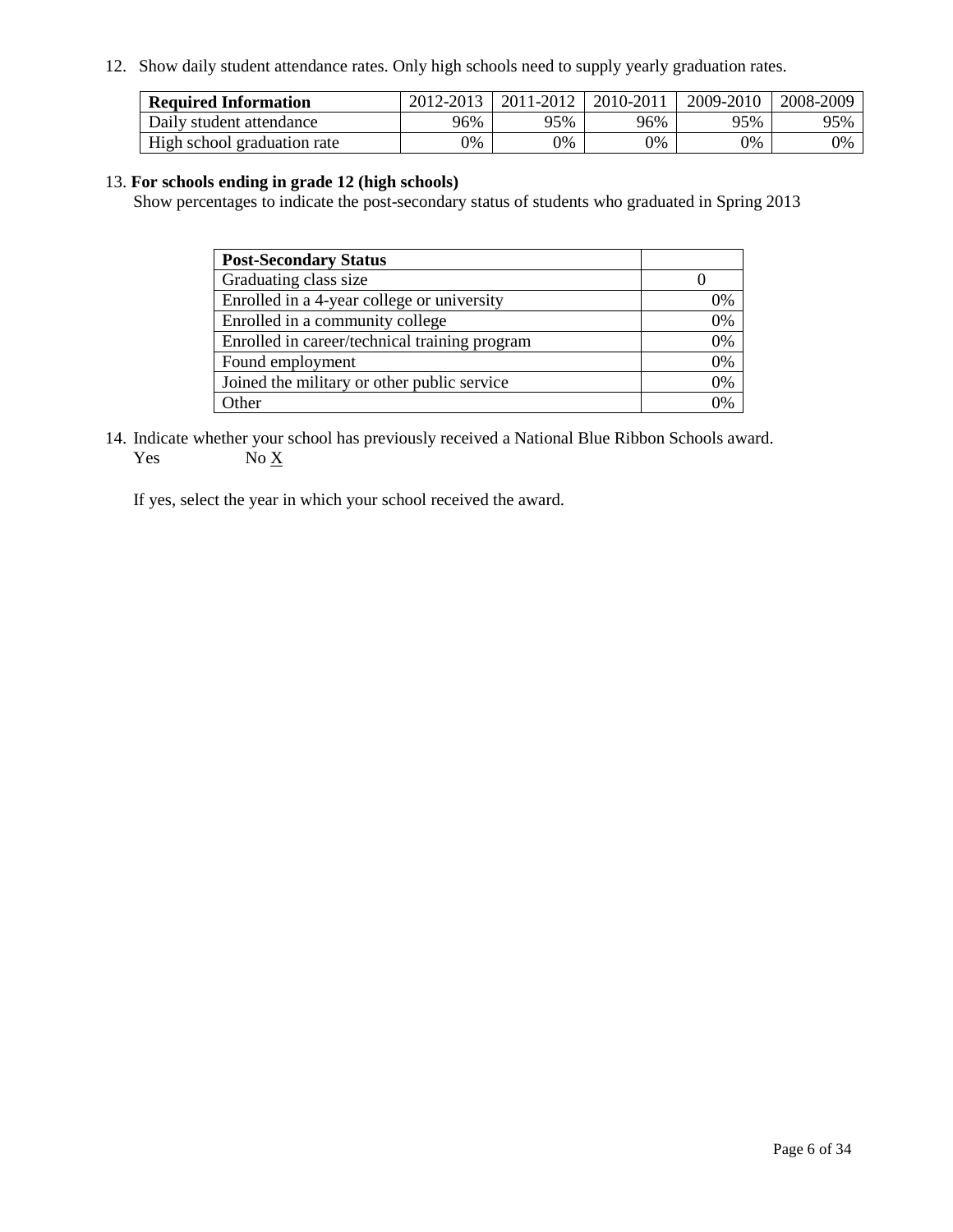# **PART III – SUMMARY**

M.C. Perry Elementary is a Department of Defense Education Activity (DoDEA) school, located on Marine Corps Air Station Iwakuni in Japan. Our students are dependents of US service members serving in the Marines and Navy, as well as civilian and DoD/DoDDS families.Our community is small but supportive. Marine, Navy, and community volunteers regularly assist with classroom support as well as coordinated events such as dental checks, Spring Fling, Field Day, Family Math/Literacy Nights, guest readers, and numerous events during April's Month of the Military Child. Our PTO provides material support as well as frequent coordinated events to unite our school and community.

Our school was named for Matthew Calbraith Perry (April 10, 1794 – March 4, 1858), who was a Commodore of the U.S. Navy and commanded a number of ships. In 1854, Commodore Perry played the lead role in opening Japan to the West. He was very concerned with the education of naval officers and helped develop a system that is still present today at the United States Naval Academy. At Perry Elementary, we instill the problem solving and risk taking qualities exhibited by Matthew C. Perry in our students.

One of the most notable features of our school is using our local community as an extended classroom to support our vision for 21st Century teaching and learning. Our teachers frequently leave their classrooms to provide real-life connections between our teaching standards and environmental resources. For example, our school is on a street that connects the Nishiki River Delta to the Seto Inland Sea. A well-paved sea wall, for foot/bike traffic only, skirts our base for over three miles and ends at our school. Teachers use the sea wall for an outdoor nature studio, for class observations and discussions, reading, and note-taking. Students record the effect of rainfall on our water levels, study cloud formation, track geese migration, observe and research the water cycle, study the habitats of ducks, fish and turtles, and monitor tidal changes. Students benefit from the multi-sensory experiences that would not be provided in the classroom. We also have an after school walking club that walks along the sea wall. Each student has a pedometer, and through this club, students set and graph personal goals. Discoveries about measurement are enhanced using the outdoors for rich, engaging learning experiences not found in textbooks. Students use math to measure their steps in our annual Hero Hike; tallying their steps while walking laps in honor of our Heroes, our service-members. Our school garden connects teaching standards to endless hands-on opportunities for STEM lessons, stewardship of our environment, and food chains.

"If it's important, measure it; if it's measured, it's important"---- this concept is pervasive and internalized for both students and staff.Monitoring our practices and progress aligns with our vision statement, which fosters a climate of excellence: "I will pursue excellence; I am responsible for my actions; I am a life-long learner; Success begins with me."

Another original characteristic of our school is taking risks. Teachers are encouraged to take risks with creative instructional strategies and students are encouraged to take risks in problem solving. This environment motivates and inspires each of us to be resourceful and inventive without apprehension.

After positioning a STEM teacher on our staff this year, we found that collaborative STEM lessons have not only motivated our students, but also our staff. The number of teachers aligning technology with content objectives has increased with the implementation of our mobile Computers on Wheels unit.

Our 21st Century Teaching and Learning methodology includes two "flipped" classrooms. Our sixth grade teachers incorporated this innovative model this year to make learning more student-centered. The plan has been very successful thus far, with many more sixth graders at or above grade level compared to this time last year. The benefit beyond improved scores is an increased interest in online research, technology tools, family projects, and a growth in self-monitoring. These are all strategies that strengthen students' confidence in diverse learning environments.

Diversity creates an optimal environment for learning at our school. Our staff, students, and community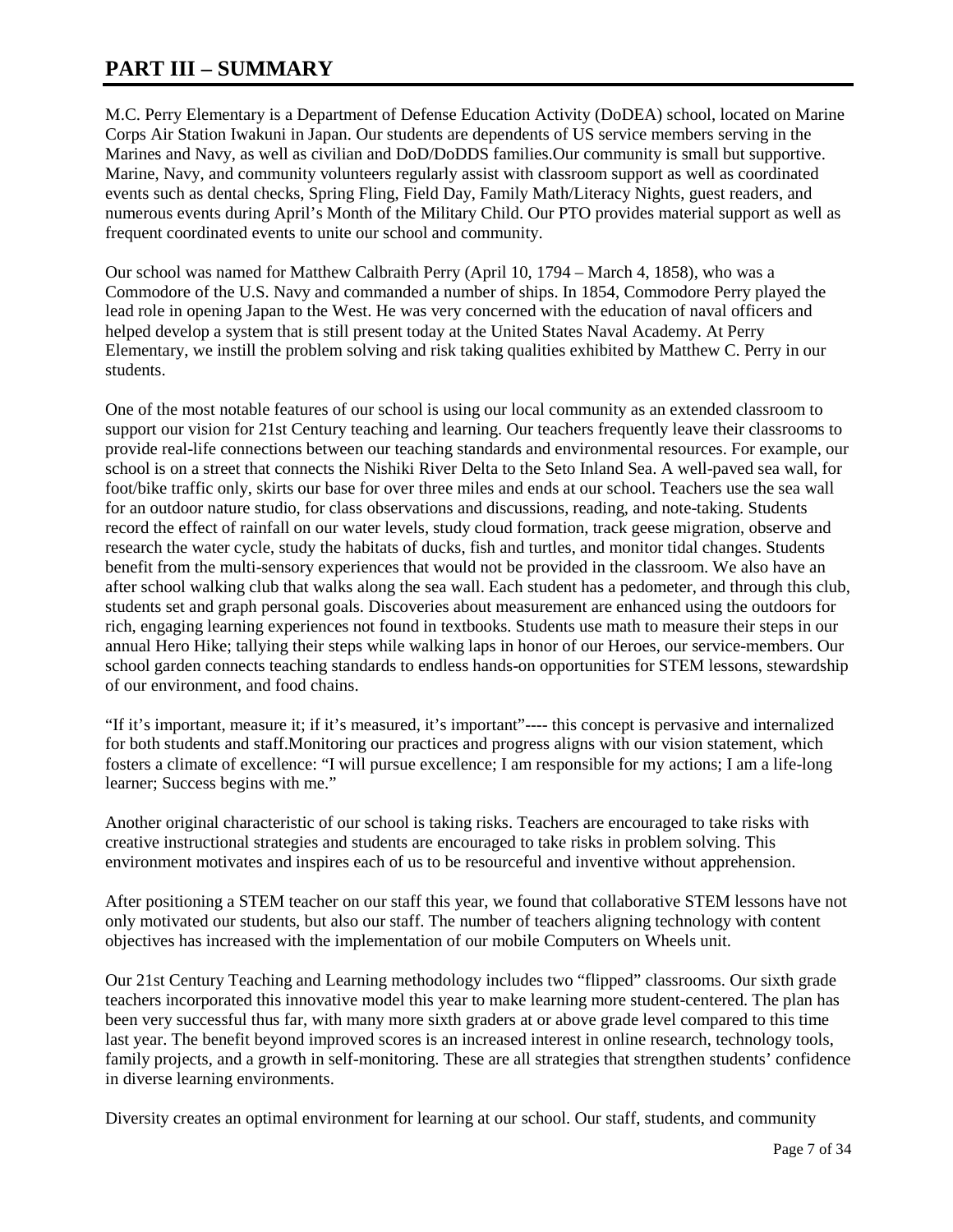stakeholders provide a wealth of cultural, ethnic, and geographical backgrounds that enhance classroom learning and discussions. Cultural awareness and respect is celebrated daily and is not contained in nationally recognized Heritage months.

Our continued and deliberate use of data enhances our classroom instruction and ensures our daily efforts are aligned to our school vision. In pursuit of social, emotional, and academic excellence, we regularly analyze various data to develop and support the whole child.

Our dedicated staff, high student achievement, innovative thinking, and community support create a safe and strong learning environment. This atmosphere enables our families to focus on their military mission, with the confidence that their children are in the best and most capable hands here at M.C. Perry Elementary School.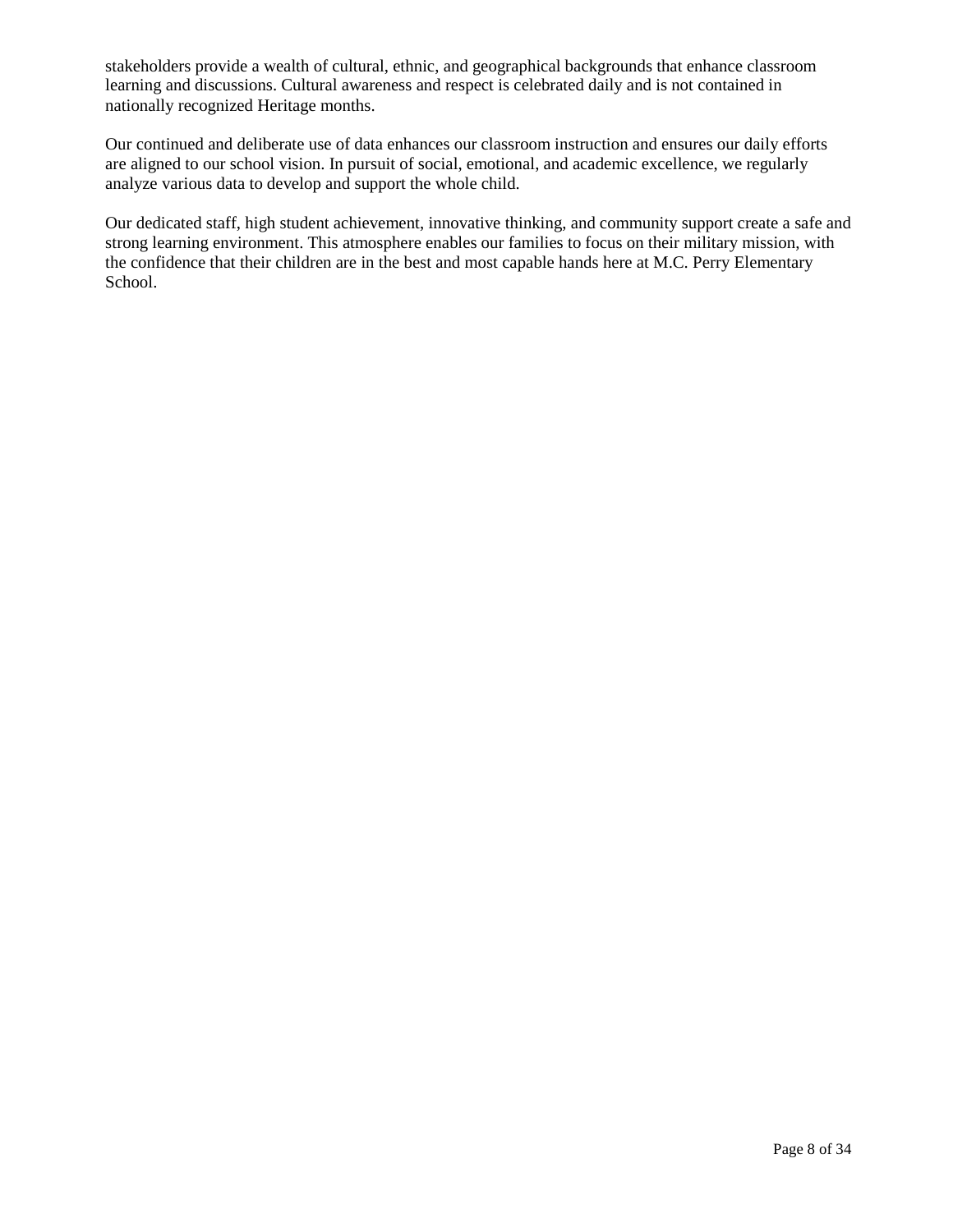# **1. Assessment Results:**

At M.C. Perry Elementary School, we currently administer CTB-McGraw Hill Education TerraNova 3rd Edition Multiple Assessments to all students in grades three to six as prescribed by the DoDEA assessment program. The TerraNova 3rd Edition is a norm-referenced assessment that allows us to monitor our students' ability with basic, applied, and higher-order thinking skills in reading, language, math, science, and social studies. Aside from the norm-referenced achievement scores, the TerraNova also provides criterion-referenced scores in the form of the Objective Performance Index that allows for targeted instruction of deficit skills.

Student results are categorized into four performance quarters according to their National Percentile score. National Percentile scores are rank order scores. By definition, the median (average middle score) percentile is 50. Student results for each sub-test fall into one of these four performance levels:

Above Standard: National Percentile score of 76 or above At Standard: National Percentile Score of 51 to 75 Partially Met: National Percentile Score of 26 to 50 Below Standard: National Percentile Score of 25 or less

The minimum acceptable or proficiency score expected in DoDEA schools is a fifty-one Median National Percentile Rank (51 MNP).

There are two indicators that we regularly examine at M.C. Perry ES to monitor our growth on the TerraNova: the percent of students in the At or Above Standard quarters and the Median National Percentile score.

An analysis of our assessment results show a significantly positive trend in the last five years for the reading and math sub-tests of the TerraNova in both percent of students meeting the standard and Median National Percentile (MNP) score.

Reading TerraNova 3rd Ed. from 2009-2013: School wide MNP: From 64%ile to 74%ile. (+10) School wide At/Above Standard: From 67% to 82%. (+15) White: From 66%ile to 75%ile. (+9) Two or More Races\*: From 58%ile to 77%ile. (+19) Hispanic/Latino\*: From 59%ile to 72%ile. (+13) \*MNP not reported for every grade.

Math TerraNova 3rd Ed. From 2009-2013: School wide MNP: From 62%ile to 80%ile. (+18) School wide At/Above Standard: From 65% to 80%. (+15) White: From 64%ile to 82%ile. (+18) Two or More Races\*: From 56%ile to 85%ile. (+29) Hispanic/Latino\*: From 59%ile to 72%ile. (+13) \*MNP not reported for every grade.

Further analysis of 2009-2013 reading results indicate positive trends in each of the four grade levels assessed, contributing to an overall increase in school wide results. Our positive growth trends in reading can be attributed to our systematic use of results and our responsive staff. For example, we use our results to identify students in need of interventions in the early years when the achievement gap is not so wide. By systematically allocating our support services to students in need, we give our struggling students targeted literacy support with specialized staff. Our use of data also permits frequent monitoring of student progress which gives teachers the needed information for mid-course corrections and differentiated instruction. Our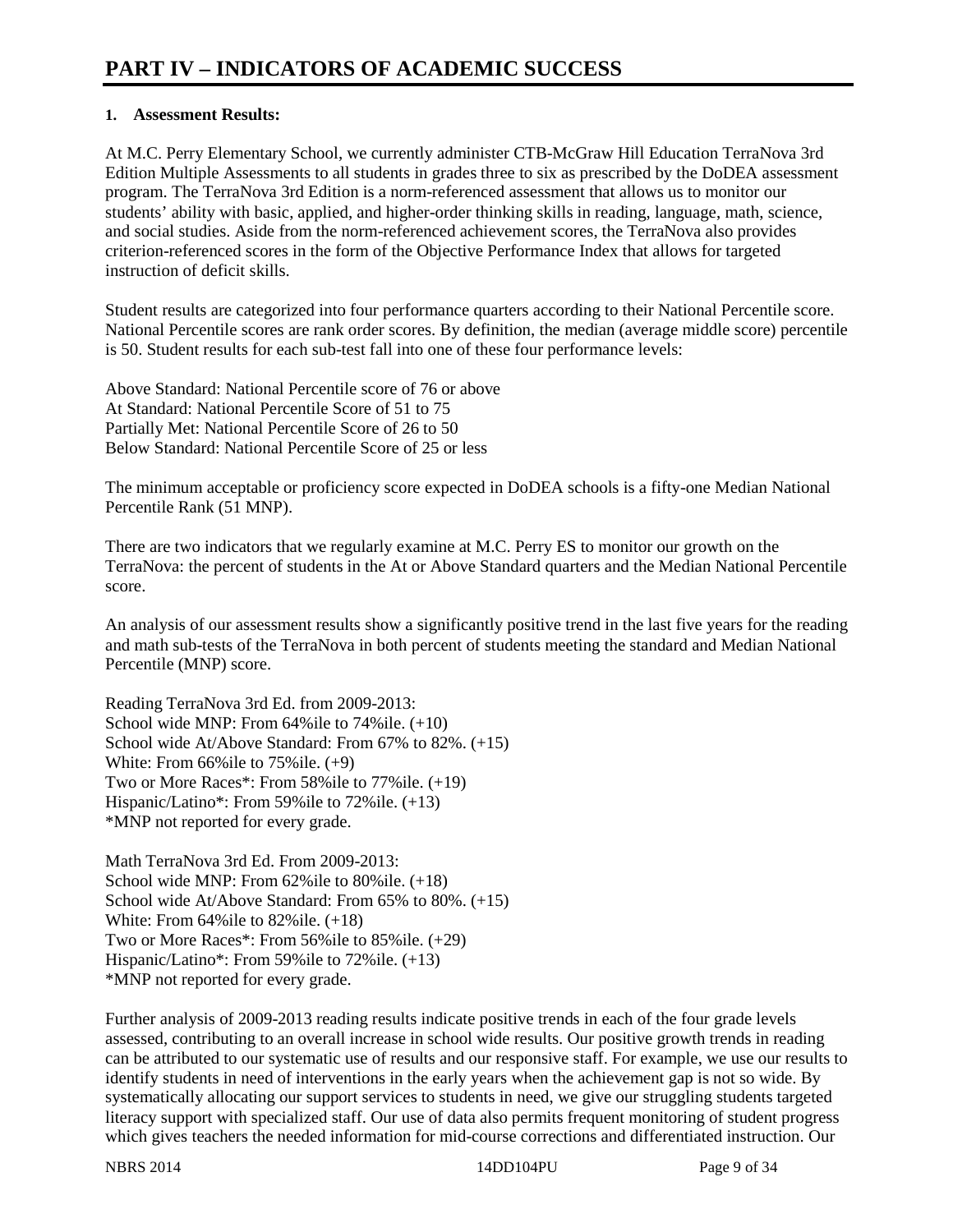common reading assessments have fostered implementation fidelity of our adopted reading program that allows us to easily identify and plan for curriculum gaps.

Similar positive growth trends can be found in our math sub-test results. Close analysis of our math benchmark assessments identified small groups of struggling students in each grade level. This prompted our school to staff a Math Support Specialist that would provide small group, short term interventions to students struggling with grade level material. In addition, we have aligned our school improvement goals to match the deficit trends that are identified in our math benchmarks, making best practices in math prevalent throughout the school.

Each of our three largest subgroups also demonstrated consistent growth over the last five years in both reading and math. For example, in reading the White, Two or More races, and Hispanic or Latino subgroups each improved 9, 19, and 13 percentiles respectively. Our math subtest had bigger gains (see data tables). Our achievement results do not indicate a gap between any of our three largest subgroups and our school wide results. In fact, two of our subgroups outperformed our school MNP in reading and mathematics. The third subgroup, Hispanic or Latino, was lower by only 2% in reading and 8% in math.

The positive growth trends in our standardized assessments are consistent with the results indicated in our school and classroom ones that are administered and analyzed throughout the year to monitor progress and drive instruction. In addition, we have strong wrap-around services that meet individual needs of students allowing them to be available for and focused on learning. For example, for the March 2011 TerraNova assessments our students were dealing with the emotional aftermath of the Touhoku Earthquake and Tsunami that occurred here in Japan. This national emergency occurred the Friday before testing and despite students testing under duress we gained 1% in school MNP for reading and slightly declined in math (-2% MNP). Students were able to remain focused on learning because of the numerous supports that we have available at M.C. Perry.

### **2. Using Assessment Results:**

At Perry, we have made the use of data a part of our daily instructional practices. We implemented a schoolwide assessment program, in addition to our standardized test, to monitor student achievement on reading and math benchmarks. They are a combination of program-based and teacher created assessments that specifically measure the agreed upon expectations for each grade level. These benchmark assessments are administered to every student each quarter. The results are entered and processed through a school-wide tracking sheet that is used as a tool for quick analysis and access. When used in combination with classroom assessments, these benchmarks allow teachers to identify trends, strengths, and weaknesses with their class and individual students.

At the beginning of each school year, teachers are provided with their current students' previous year's assessment results. This allows teachers to determine a starting point (as used in Benchmark Assessment Scales of reading) for baseline assessments and to note any regression that may have occurred over the summer. Coupled with beginning of year assessment results, this information is used by teachers to form small groups, plan instruction, and begin interventions (if needed) without delay.

Each quarter, we hold a data meeting where the quarterly assessment results are reviewed in grade level teams with small group specialists and administration. The purpose of these meetings is to identify grade level and school-wide trends. Furthermore, gaps in curriculum are identified and addressed. Instructional strategies and best practices are also discussed and included in our professional development to promote their systematic and prevalent use. For example, early in 2010 we noticed that every grade level had a fair majority of students struggling with basic math facts which in turn affected their overall math ability. This trend lead to a school-wide focus on math facts. Teachers developed common grade level assessments and planned for and implemented strategies for teaching math facts. In addition, student results were monitored and those not making acceptable progress received additional support. Close monitoring and analysis of school-wide and classroom assessments now indicate positive growth in student's math fact ability in each grade.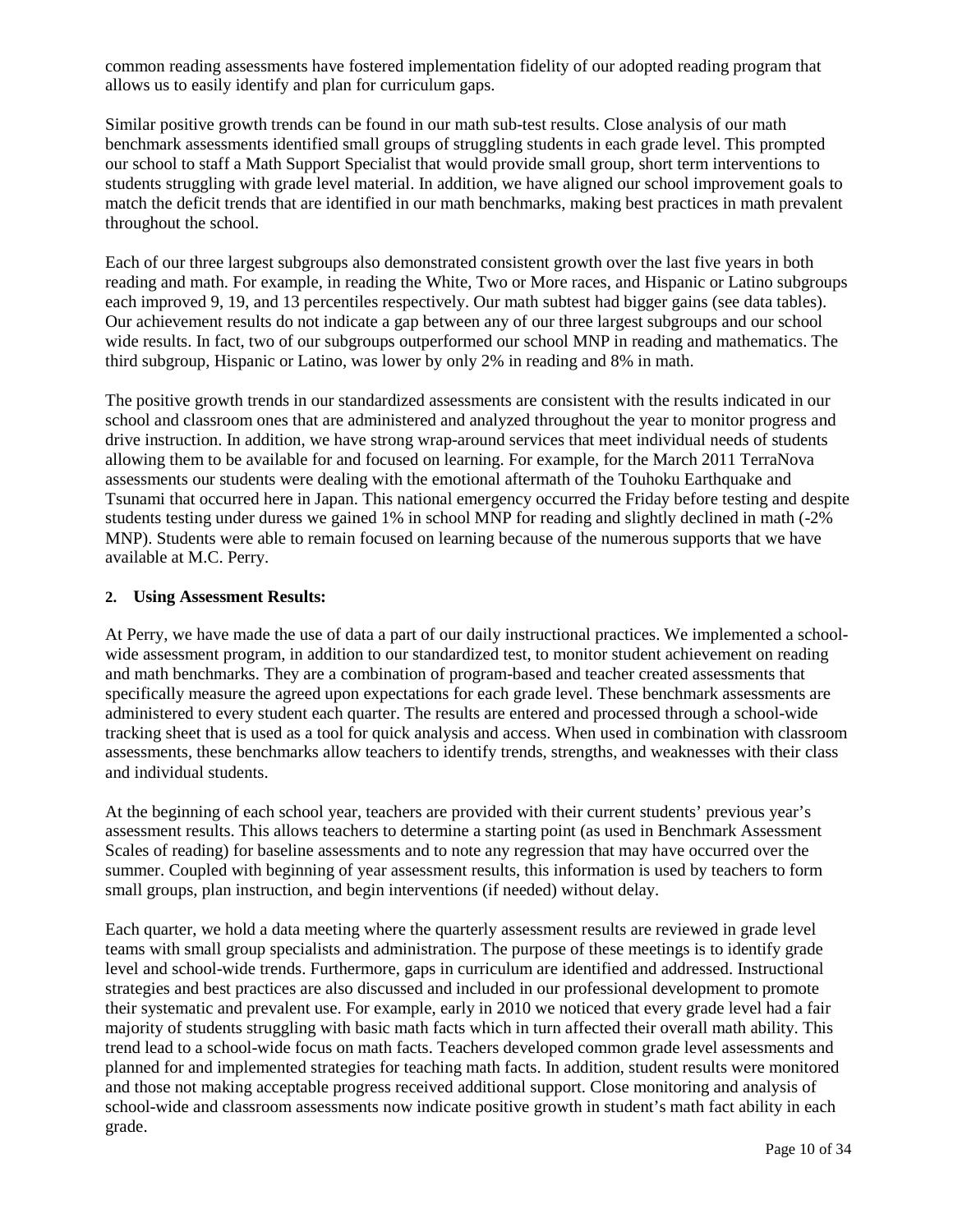More importantly, identification of students in need of interventions or additional supports is systematically built-in to our analysis of benchmark results. Specific student results are compared to the grade level expectations to identify students that may need reading or math support. Our Student Support Team also uses these results to monitor the progress of students receiving interventions. The use of this data allows us to provide early intervention to students that need it.

Standardized, school-wide, and classroom assessment results are shared with parents via progress reports, report cards, and parent teacher conferences. In fact, M.C. Perry conducts student-led conferences where intermediate students share their achievement results, expected levels of performance, and personal academic goals with their parents. Students, along with parents and teacher, formulate a plan to help them achieve their goals. Furthermore, specific achievement results and benchmark thresholds are shared with and explained to parents when recommending intervention programs or additional special services.

# **3. Sharing Lessons Learned:**

We are fortunate at M.C. Perry to have strong teacher leaders that share their expertise at the complex, district, and international level.Our Reading Specialist provides best practices, including presentations, agendas, resources for involving parents with the Scholastic Read 180 reading support program, and small group interventions to district Instructional Support Specialists (ISS) for English Language Arts and other Reading Specialists in the Pacific area.

Our Education Technologist (ET), shares best practices for integrating the use of technology in all content areas. These ideas are distributed monthly via a digital conferencing system for all district ETs in Japan.

Our Special Education Assessor conducted annual training for teachers and paraprofessionals throughout our district to meet the certification requirements for Crisis Prevention and Intervention through CPI. This training allows staff to deescalate behaviors, prevent crisis, and foster positive and safe learning environments for all students.

In addition, our school-wide assessment program and data tracking tool has been shared with our district Continuous School Improvement and Educational Research Instructional Support Specialists. In their capacity, they have shared our practices in data use with other schools in our district. Our Data Czar has also exchanged and shared ideas for utilizing data with the Continuous School Improvement chairperson at our installation middle/high school, fostering a collaborative relationship between the elementary and secondary School Improvement teams.

At M.C. Perry we share our expertise at the international level. For example, in 2011 our school counselors provided the Japanese Parent Teacher Organization a training on cyberbullying, bullying, and school safety. In addition, annually for the last 10 years Japanese educators and students visit our school for first-hand experience of differentiated instruction, cooperative learning, and hands on activities. Our school has also been a resource to Japanese school administrators and policymakers seeking examples for teaching second language development and ideas on use of technology in instruction. The music department has facilitated international and cultural exchanges including participation in the US/Japan Friendship Concert and many community performances on and off the installation.

In our recent External Review conducted by the AdvancED Accreditation organization, our School Improvement Leadership Team model was identified as a powerful practice and described as "represent[ing] a highly effective way to encourage collaboration and get everyone involved in the improvement process." Our model will be shared with other educators an exemplary model by the AdvancED representative.

### **4. Engaging Families and Community:**

Our school utilizes a variety of communication strategies increasing our contact and relationship with our stakeholders. Bimonthly, we publish school newsletters where important events, ideas for working with their children, and success stories are published and sent via email for wide distribution and prompt delivery. We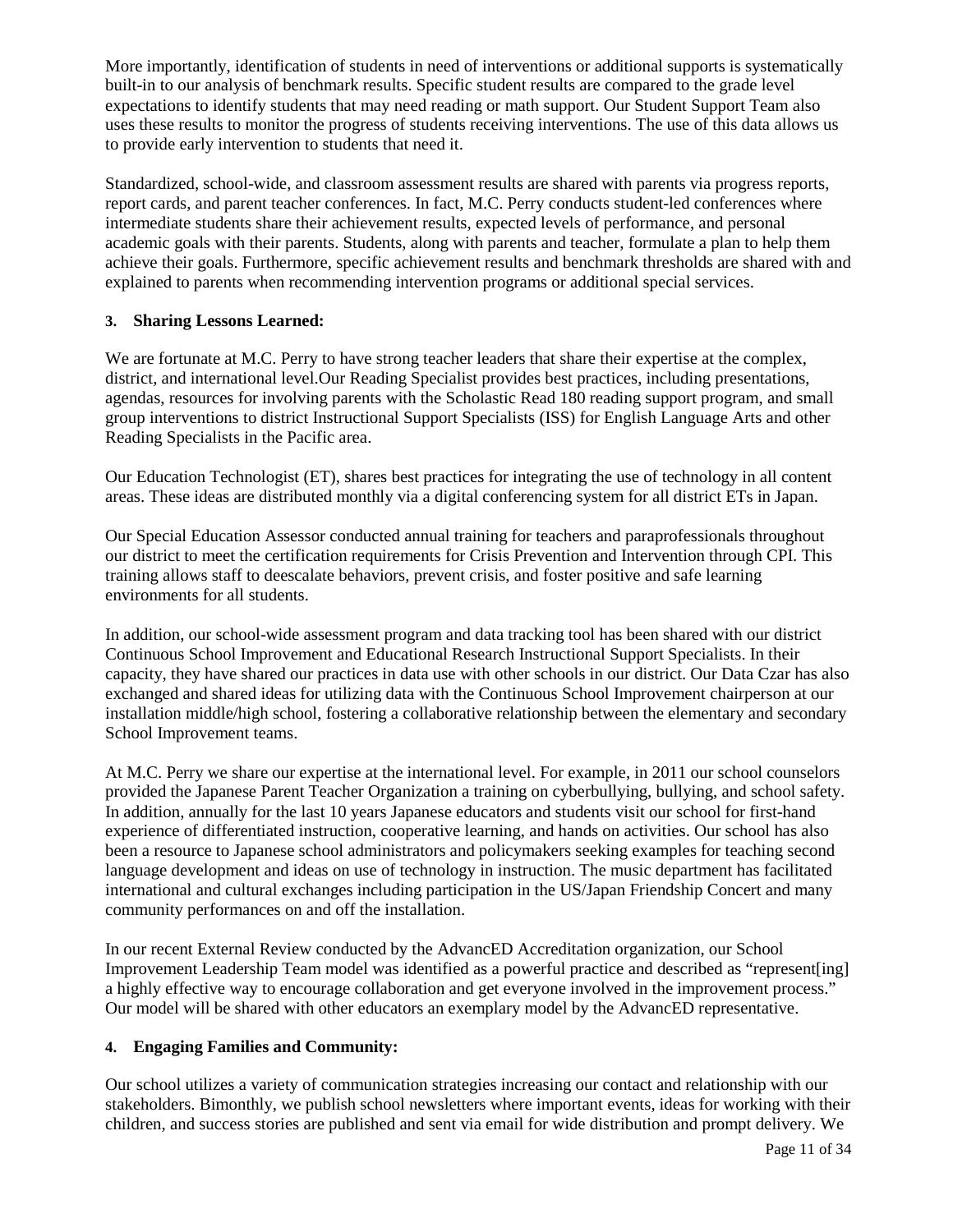also have access to a closed-circuit television channel that is accessible from all televisions with Armed Forces Network capability on the installation. Our communications committee coupled with our Public Relations Point of Contact, keep our channel, installation, and community publications updated with our school improvement initiatives, school events, and achievements.

Our school also maintains an updated and frequently used website that contains current and archived school newsletters, upcoming events, resources, and access to study programs. Parents and students are able to access our secure website and educational programs from home at any time. Our website is also used to broadcast important messages, promote our school improvement plan, and elicit feedback for continuous school improvement. Access to our website keeps our deployed parents informed and connected to our school.

Classroom teachers have frequent and ongoing communication with parents. Class information is shared via email, newsletters, and webpages. Intermediate teachers use GradeSpeed, an online grade management system, to send progress reports and upcoming assignments to parents. An interactive feature of GradeSpeed is the ability for dialogue between students, teachers, and parents. Our teachers and staff are readily available to meet with parents.

M.C. Perry benefits from a supportive and generous Parent Teacher Organization. Our PTO's strong presence is evident during Spirit Fridays, fundraisers, and extracurricular events. Their fundraising efforts provide additional classroom resources and supplies beyond the school budget.

Furthermore, we have parent representatives that serve on our School Improvement Leadership Team and School Advisory Council. Along with our School Liaison, these parent representatives communicate our school improvement efforts and plans to all stakeholders. They provide our school leaders feedback and insight about expectations and needs that allow us to better serve our student population and community. These groups give the school a forum where we can build support for our initiatives. For example, we have been able to decrease the number of absences and tardies by working with our installation leadership. This close partnership has contributed to the success of M.C. Perry Elementary School.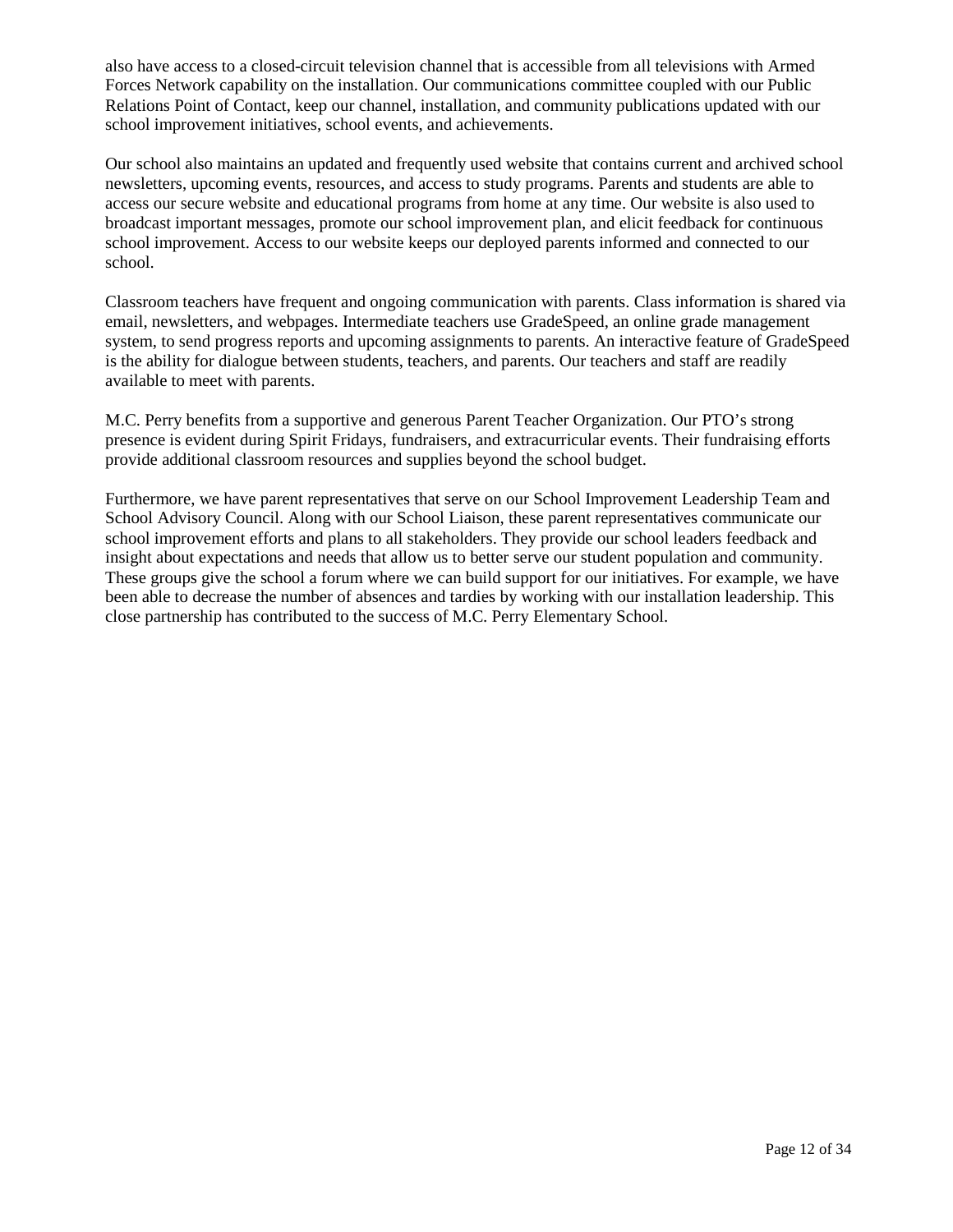# **1. Curriculum:**

Paralleling the Community Strategic Plan of the Department of Defense Education Activity (DoDEA), M.C. Perry follows the adopted curricular standards of DoDEA. Like all schools in system, M. C. Perry analyzes school data to choose two curricular goals with aligned interventions that promote and target identified instructional practices for all staff and students.Our current school goals address comprehension skills and number relations. M.C. Perry, along with all DoDEA schools, undergoes a 5-year accreditation process including an external review. M.C. Perry went through its 5-year school accreditation process in 2013 and received Full Accreditation from AdvancED. As a result of this visit, M.C. Perry used explicit feedback to improve our curricular and instructional practices.

English Language Arts (ELA) - M.C. Perry implements "Reading Street," DoDEA's adopted reading program for elementary schools, to meet our ELA standards. All classroom teachers at M.C. Perry are provided training in the instruction, differentiation, assessment, data collection, and data analysis of this reading program. All teachers review and discuss their students' progress on ELA benchmark assessments at our quarterly Data Meeting.One of the strengths of our reading program is using students' assessment results to drive instruction for differentiated teaching and learning.

Math – Our elementary school's math curricula is supported by three different textbooks adopted by DoDEA. Our K-2 students learn from "Everyday Math;" students in grades 3-5 use "Envision Math," and students in 6th grade use "Glencoe Math Connects." With three different math curricula in our school, a challenge exists to ensure the vertical alignment of math skills. Our staff regularly collaborates to address this challenge and provide readiness preparation for all students.

Science – In addition to a Science, Math, Engineering and Technology (STEM) after-school club and an instructor for STEM projects during computer lab time, M.C. Perry Elementary has a 0.5 STEM teacher on staff. Our STEM teacher meets with classroom teachers during grade-level meetings to identify science objectives that teachers plan to teach in the classroom. Our STEM personnel design aligned concept lessons using Science, Math, Engineering and Technology, to fully explore and enrich grade level science standards and concepts. Community engineers, bio-environmentalists, and cryogenic specialists volunteer to support our science program. Hands-on science discovery is promoted through our science fairs, robotics club, and the Recycled Cardboard Convention.

Social Studies – With the high mobility of our military families, our social studies curriculum purposefully equips our students with the tools to make connections between personal and global cultures and the understanding of neighboring and far-reaching societies and governments. Our curriculum inspires global citizenship and awareness through a number of projects: Operation Tomodachi (2011 Touhoku Earthquake/Tsunami) donation collection, clothes drive for Afghanistan, Newtown Origami Paper Crane project, Iwakuni City Council student exchange, Ancient Civilizations Living Museum, classroom economies, and donations for our local orphanage Hikari-no-Sono. Our sense of community was strengthened during the memorial celebrations that marked the passing of two of our educators. These reallife examples demonstrate how our teaching and learning reach beyond the classroom.

Visual and performing arts – Students receive 60 minutes of both art and music every week. A variety of art media include video art, photography, drama, ceramics, origami, art history, and creative expression. In music, students creatively respond through movement and dance to diverse music styles and genres. Software is used by students to record their compositions as well as provide relevant and immediate feedback. Various world instruments and vocals are utilized by the students during instruction to foster music appreciation.

Physical education/health/nutrition – Students receive 60 minutes of PE/Health every week. Our school follows a district-approved wellness plan. Students have participated in the following: Iron Works Gym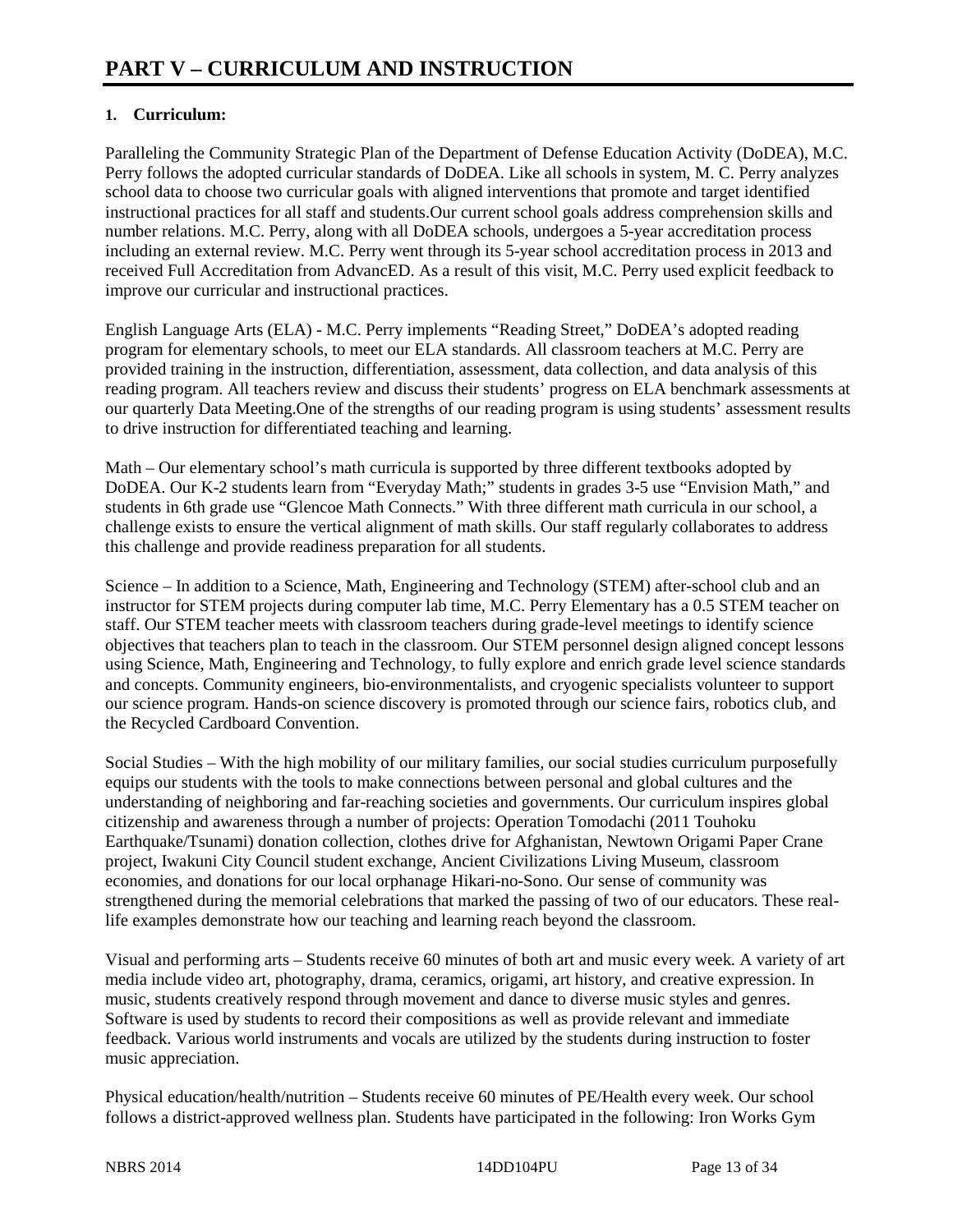Health and Fitness, Jingle Bell Jog, Jump Rope for Heart, school-wide health and fitness, and Guinness World Record attempt.

Technology – Our Educational Technologist works closely with teachers to model technology integration for a multitude of 21st Century curricular connections, including research, projects and presentations, graphing, SMART Responders, SMART Board, and keyboarding instruction. Our elementary students interact with our high school students in STEM activities supported by our ET.

Foreign languages – Each student attends a weekly 45-minute Japanese culture class, learning Japanese conversation, songs, cuisine, origami, and culture. Additionally, all students have Spanish instruction each week.

## **2. Reading/English:**

M.C. Perry uses Pearson's "Reading Street (R.S.)" for reading instruction in kindergarten through sixth grade. R.S. components include interventions for differentiated instruction, progress monitoring tools and explicit, diagnostic plans to ensure success for all readers. The standards-based lessons include leveled texts, ELL support, spelling, writing, and technology integration. The weekly selection tests provide immediate feedback of grade-level literacy skills. The computer assessments easily track the skills our students have mastered and those that may need to be retaught. Guided Reading instruction is used in intermediate grades as well as primary grades. The Fresh Reads, short texts to improve fluency, are used in grades 4-6 to promote fluency.K-3 teachers use the Fountas & Pinnell Benchmark Assessment System (BAS) at the beginning of the year to determine student's independent and instructional reading levels. Assessments are administered again at the middle and end of the year to monitor students' progress and make instructional decisions about proper placement.

Data including BAS results, teacher input, benchmarks, Scholastic Reading Inventory (SRI), and classroom performance are used to identify students falling below grade level expectations. Teachers, literacy support specialists (LSS), and support aides use the R.S. "My Sidewalks" intervention kits, Read Well, and guided reading books from our scaffolded, high-interest, leveled-text literacy library to meet the needs of all readers.Students in the intermediate grades are provided intensive reading instruction through READ 180; a comprehensive, research-based curriculum that uses targeted instruction, assessment, and professional development to raise reading achievement for struggling readers. READ 180 uses adaptive technology to individualize instruction for students and provides diagnostic data for classroom teachers, in order to plan differentiated instruction and interventions in the classroom.

Literature Circles, "Daily Five", and "Reading Street" work well together.Independent practice stations contained within R.S. are aligned to the "Daily Five" and provide students an opportunity to practice previously taught skills.Students' lexile levels are determined through the SRI. The Scholastic Reading Counts program assesses students' comprehension of independent reading material. Students collect points to select items from our Samurai Reading Counts Store.

Development of life-long literacy skills extends outside our classroom. Ours is the only school in the Japan District to participate in the Pizza Hut Book-It program.Family Literacy Night is an annual event that involves the community. Our Marine volunteers enthusiastically assist our committees to make these events successful.

### **3. Mathematics:**

Students in Kindergarten through second grade use a math program that focuses on hands-on activities and spiral lessons to develop mathematical concepts and establish a strong foundation of number sense. For third through fifth grade students the focus shifts to the application of math concepts, reasoning, and communication. Our sixth grade math curriculum is aligned to the expectations of our middle school, which extends student understanding of math concepts and prepares them for higher-level math operations and problem solving. Math reasoning and communication strategies are fostered school-wide.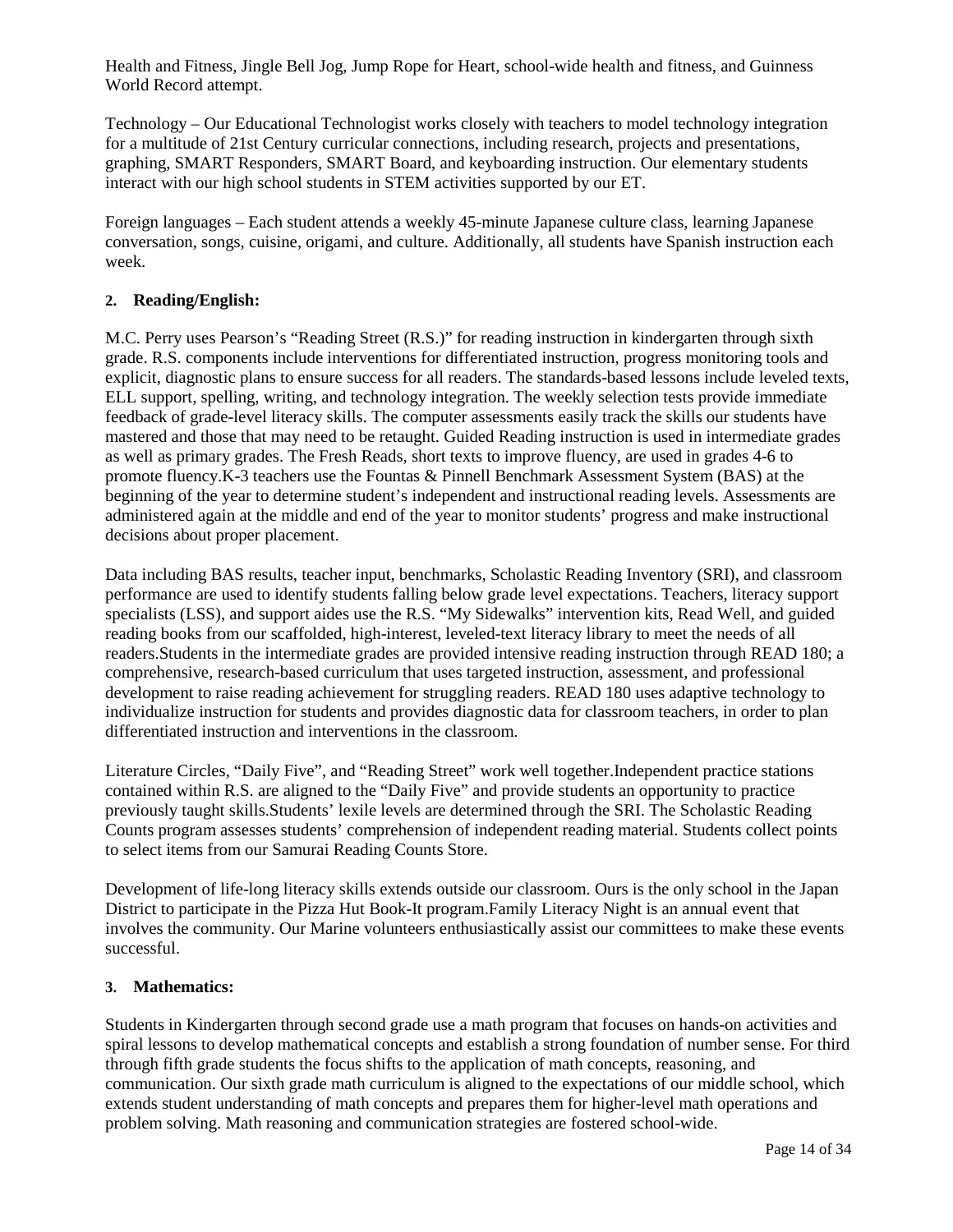Based on benchmark assessment results, student needs are identified for math support or enrichment. Our math support includes a 0.5 Math Support Specialist that collaborates with teachers to provide students with targeted interventions that address deficits. The small group interventions support students as they work to achieve grade level expectations. Our specialists and community volunteers help students with flash cards and drills, mental math problems, and textbook/curricular skill exercises. Students performing above grade level are provided enrichment opportunities that promote their continued achievement. Enrichment opportunities include leveled math practice, supplemental instruction for our Gifted Teacher, and national competitions like Math Olympiad and Math Counts.

In the classroom, teachers implement guided math, math centers, journals, math-based literature, manipulatives, and games to reinforce the math objectives.Teachers use formative assessments as a best practice to determine students' readiness levels in math applications. They use these results to build strategic support or provide rigor based on student ability. Among the technology programs that we currently use are Xtramath and IXL Math. These are online subscription math programs to help students increase their speed and accuracy on math facts and master concepts. Students are able to self-monitor their progress.

We use an incentive-based program to help students work toward mastery of math facts, called "Top Gun." Since our school is located on a Marine Corps Air Station, our student achievement levels are based on aviation levels. Students who show mastery and/or significant growth in their facts become members of "Top Gun."These students are given wings to pin on their clothing, and a t-shirt to show their progress through the levels. Students reaching the highest level of growth are in the "Supersonic" level. Students' names are announced when they receive a t-shirt and their pictures are taken for our Top Gun Wall.

## **4. Additional Curriculum Area:**

Visitors to M.C. Perry are welcomed with the sight of our beautiful and educational school garden spread across the front of our building. This feature is a unique aspect of our school that few other schools have on their campuses. Classes choose the seeds to grow in their personal garden plots. Teachers, students, parents, and community volunteers tend the plots. Families often come on weekends to turn the compost, pull weeds, and check water, soil and temperature levels for plant beds. We are pleased that our garden provides opportunities for families to work together and learn gardening skills together. This supports our vision statement, that each of us are Lifelong Learners. Our PTO has frequent produce sales from the garden's harvest and uses the profits to fund additional garden supplies. In the center of the garden is an outdoor classroom with benches, a chalkboard, weather-measuring instruments, scales, and other tools that teachers use to model science inquiry skills. Students then use these tools to measure such things as rain fall, weather patterns, plant growth, and pest damage. Students are able to synthesize the collected data into meaningful demonstrations of their learning through graphs, illustrations, non-fiction writing and science logs which can then be used for assessment purposes. Our outdoor classroom and laboratory fosters a 21st Century collaborative model where students learn numerous scientific concepts through hands-on exploration, students take leadership roles in forecasting and creating action plans, and students learn from each other through rich and relevant discussions. Our garden was the brainchild of one of our teachers. Taking his vision to our Parent and Teacher Organization (PTO) meeting, he requested PTO funding to purchase supplies and began the garden as an outdoor science lab.Three years later, the garden has expanded to the point where all teachers have class garden plot. Today, the garden provides a plethora of year round learning opportunities for students and stakeholders. An after-school club for young gardeners extends the gardening experience beyond the science standards. The garden was highlighted in two periodicals in our district. In a special part of our garden stands a cherry blossom tree, a true symbol of Japan. This was planted in remembrance of one of our teachers who lost her battle with cancer. Our garden reflects the Department of Defense Education Activity's (DoDEA) vision statement, "Educate, engage, and empower each student to succeed in a dynamic world."

Matthew C. Perry Elementary School offers the Sure Start preschool program to qualifying families in our community with potentially at-risk children.Sure Start is a full day program that serves military children and families living overseas.Current adopted DoDEA content standards and curriculum materials are implemented in the Sure Start classroom through investigations and a hands-on approach to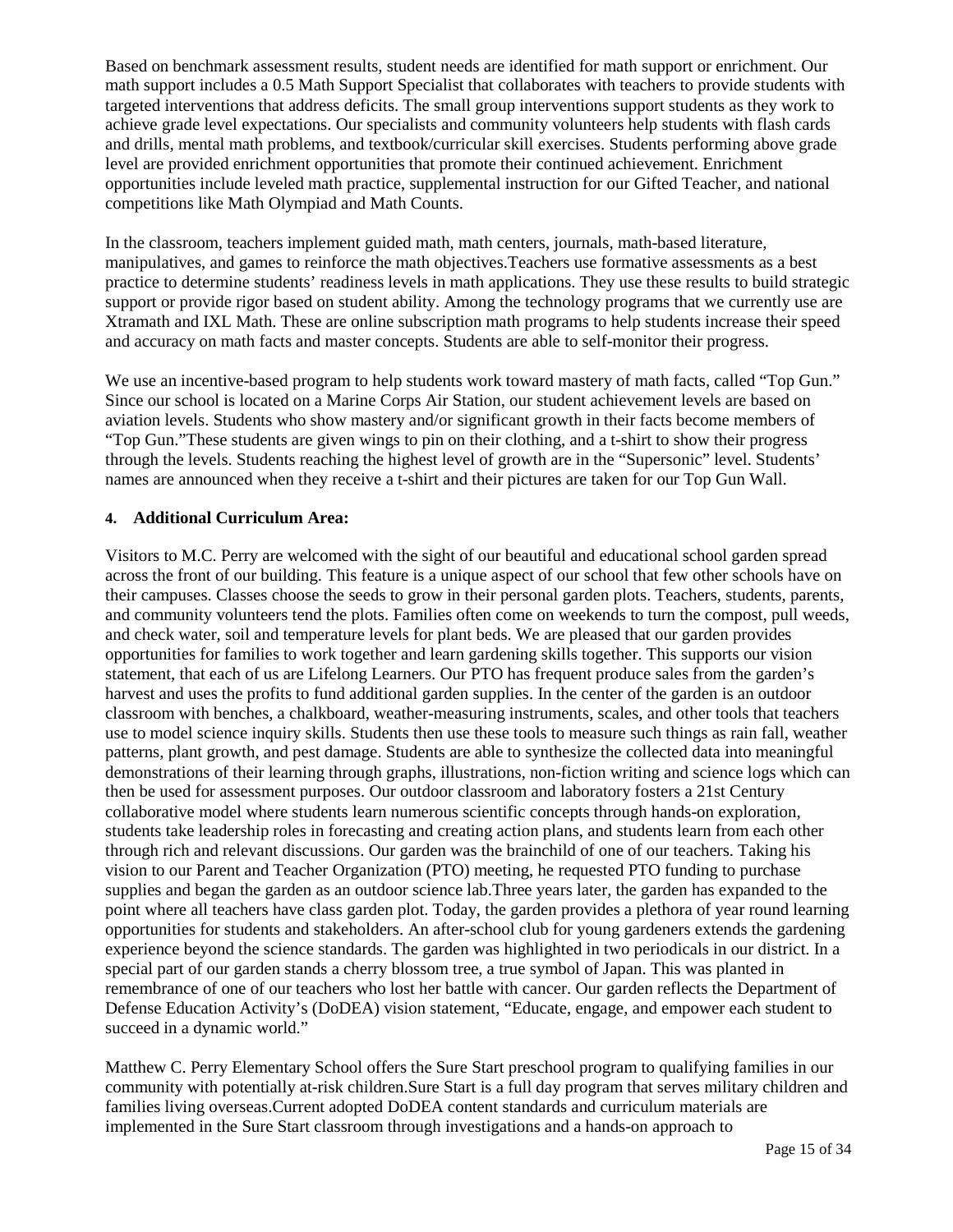learning.Additionally, we utilize the Creative Curriculum program to guide our instruction and assess our students.A large majority of our instruction is devoted to learning through investigations and play, so our classroom is divided into ten learning centers: computers, blocks, music and movement, dramatic play, library, sand and water, table toys, discovery, cooking, and art.Activities in each center are aligned with the investigations we work on throughout the year.

In addition to a high quality education, Sure Start also provides students and families health and nutrition education as well as access to social services. Our community WIC nurse facilitates a monthly Cooking with Kids activity that includes a nutrition lesson and a healthy snack.

The program also promotes parent involvement by encouraging volunteering in the classroom, supplying a parent resource library, and providing parent education through regular meetings.Some topics that have been covered at these meetings include behavior management, early reading development, fine motor skills, and transitioning to kindergarten.

Throughout the year, the Sure Start teacher collaborates with the kindergarten teachers to help ease the students' transition from preschool to kindergarten.Near the end of the year, our preschool students tour the kindergarten wing to visit the classrooms. This visit affords the preschoolers an opportunity to meet some of the teachers and experience what it will be like next year in kindergarten. The Sure Start teacher also collaborates with the guidance counselors, Preschool Services for Children with Disabilities teacher, speech teacher, English Language Learner teacher and other personnel who may be able to offer strategies and interventions that can be used to assist struggling students.

Through a partnership with school personnel, parents, and the community, Sure Start helps to lay the educational and social foundations needed to ensure student success.

### **5. Instructional Methods:**

At M.C. Perry, teachers work collaboratively to review data gathered from formal and informal assessments which guide instruction to make learning goals achievable by individuals with wide differences in their abilities.

Educators provide instruction in both large and small group formats allowing for remediation or enrichment activities and explorations that increase awareness using current technology and interactive learning. Using methods of differentiated instruction, we engage and stimulate our students while providing needed support or rigor.Visible differentiation can be seen through tiered lessons, leveled resources, varied products, or highly-effective instructional strategies in every classroom.Planning in this manner allows teachers to scaffold lessons to provide meaningful instruction that assists each student in achieving their highest possible growth.

Diverse needs of students are met with input from our small group specialist, including LSS, SPED, ELL (English Language Learners), MSS (Math Support Specialist), ET (Educational Technologist), paraprofessionals, and classroom teachers. Data is used to determine modified or supplemental curriculum and is used purposefully to support instruction for all students.

We recognize that technology influences all content areas and enhances students' productivity.SMART Boards are available and used in each classroom, including specialists' classes.From the preschool learners using Starfall or BrainPop Jr., to sixth graders using Gale Research databases, technology is well integrated in our classrooms.Programs such as Pearson's Successnet, IXL Math and ELA, Khan Academy, Edmodo, GradeSpeed and Google Apps for Education allow students and families to access online text resources and supports from home.

Additional programs to support students include XtraMath, ABCya, Everyday Math, and Reading Counts. Science Technology Engineering Mathematics (STEM) instruction, taught in grades  $K - 6$ , provides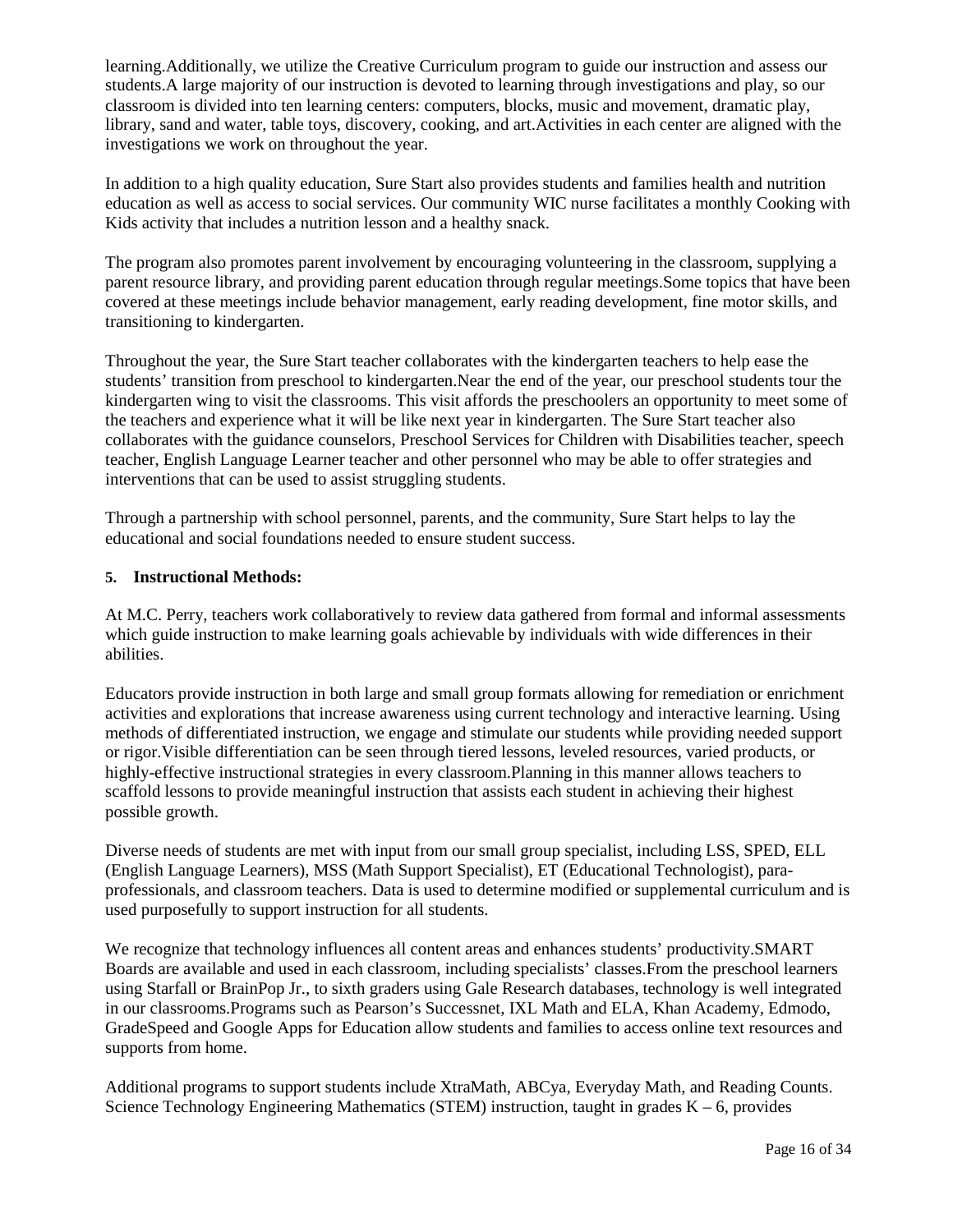opportunities to spark students' imagination as they investigate and discover possibilities with real world curiosity.

ELL students are monitored and serviced by an ELL specialist. To meet the diverse needs of our students, this program works to develop each student's language skills in the areas of listening, speaking, reading and writing in English.For maximum exposure to the target language, classroom teachers collaborate with our ELL specialist to develop lessons that are engaging and comprehensible. Differentiation of the classroom coursework for ELL students allows for success with projects, collaborative assignments, and homework assistance. Inclusion and pull-out services provide one-to-one or small group support, based on student needs. This flexible approach allows for collaborative instruction, small group, or individual assistance as a response to specific English acquisition levels.

## **6. Professional Development:**

The Continuous School Improvement (CSI) process works to identify areas for professional development designed to increase student achievement and enhance curriculum and instruction through targeted training and collaboration.

Professional development is an essential component of our school improvement process and as such we allot time and resources for it.Differentiation is not limited to our students. Each month, we have designated staff development days with professional growth opportunities based on staff needs. We differentiate for a variety of teaching approaches and the unique population we serve.The topics for professional development result from the identified school improvement plan, staff feedback, curriculum adoptions, and data results of student achievement. Our school is distinctive in nature; we ensure continuity of learning by including our paraprofessional staff in all professional development opportunities.

M.C. Perry has educators with many years of experience and specialized training. They share their expertise on a broad range of subjects and mentor our new teachers and staff. We use the Teachers-Training-Teachers model as an effective approach to ensure that professional development is relevant, effective, and comprehensive. This approach cultivates an atmosphere where teachers become leaders and stewards for school improvement.

Our professional development plan extends beyond our in-house resources. On Educator's Day, both the high school and elementary school staff collaborate to provide training and information on a broad range of topics, with sessions led by both staff and base professionals.M.C. Perry's on-site facilitator supports staff from both complex schools with continued educational graduate credits through outside colleges.

Ongoing professional growth is supported in our Professional Learning Teams that meet to discuss researchbased instructional strategies. These teams are composed of the principal, classroom teachers, specialists, and para-professionals allowing for rich dialogue about a topic from different perspectives.

Instructional Support Specialists from the district office provide opportunities for professional development through the use of Video Teleconferencing (VTC) training. These trainings include a variety of topics targeted to support both students and staff.Throughout the year, the staff has access to on-site trainings which include: Analyzing Reading Miscues, Using Results to Drive Instruction, Web Page Design, Multiple Intelligences, SMART Board, Pencil Gymnastics, Fractions and Baking, Literacy Stations, Time Management, Writing Traits, and Behavioral Management.Additionally, our staff participates in Lifestyle Insights, Networking, Knowledge, and Skills (L.I.N.K.S.) workshops provided by the Marine Corps Family Team Building staff designed to help us best meet the unique needs our military population.

### **7. School Leadership**

M.C. Perry leadership has developed a culture of collaboration that helps the entire community bring the vision of our school to life. The administration encourages teachers, support staff, and students, to assume leadership roles that support our school vision. Examples of these are: the Continuous School Improvement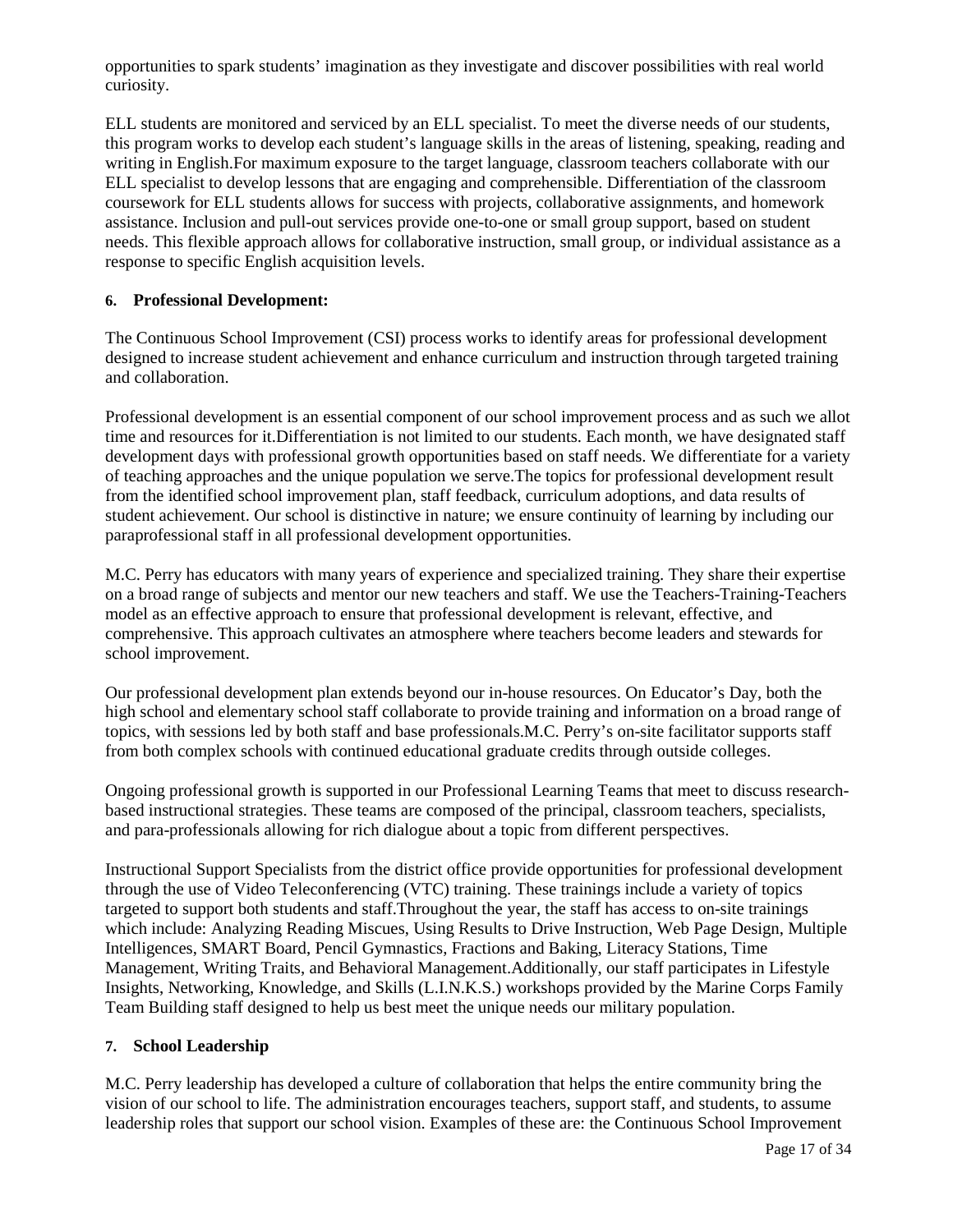(CSI) tri-chairs, the School Improvement Leadership Team (SILT), the School Advisory Committee (SAC), the Student Council, and the Installation Advisory Committee (IAC).

Our CSI tri-chairs are responsible for facilitating professional development for teachers, working with the district and area offices to implement our School Improvement Plan, and be knowledgeable about and articulate AdvanceED standards and the accreditation process. As a result of these professional development opportunities, students are provided with the most recent research-based instruction.These best practices have led to our students achieving the highest TerraNova scores in our district for the past two years.

Our SILT is comprised of the principal, one teacher from each leadership committee, one paraprofessional representative, one stakeholder, the Student Council President and the School Liaison Officer. The SILT is a governing structure which represents a highly effective way to encourage decision making and ensures staff is actively involved in the improvement process. This year, through SILT, our administration supported the implementation of Professional Learning Teams (PLT). Our PLTs ensure that our teachers stay on the cutting edge of research-based instructional practices.

The School Advisory Committee (SAC) provides opportunities for our stakeholders to voice opinions on school improvement issues, consider school policies and procedures, and recommend modifications to the school administration. For example, the SAC requested that the principal consider adding Foreign Language Elementary School (Spanish) for the intermediate grades.The principal got this request approved at the district level, and then made staffing adjustments in order to provide a certified FLES teacher for the intermediate grades.

Concerns that cannot be resolved at the SAC level are addressed at the quarterly Installation Advisory Committee (IAC), with representation from the Commanding Officer of MCAS Iwakuni.

Our school benefits from a close partnership with our installation leadership. The Commanding Officer has shown his commitment by supporting our school policies and being present at school functions.

The structure that has evolved at M.C. Perry encourages rigorous involvement and helps build ownership in the improvement process.Our administration has created an environment that empowers teachers to make influential decisions, impacting our students on a daily basis.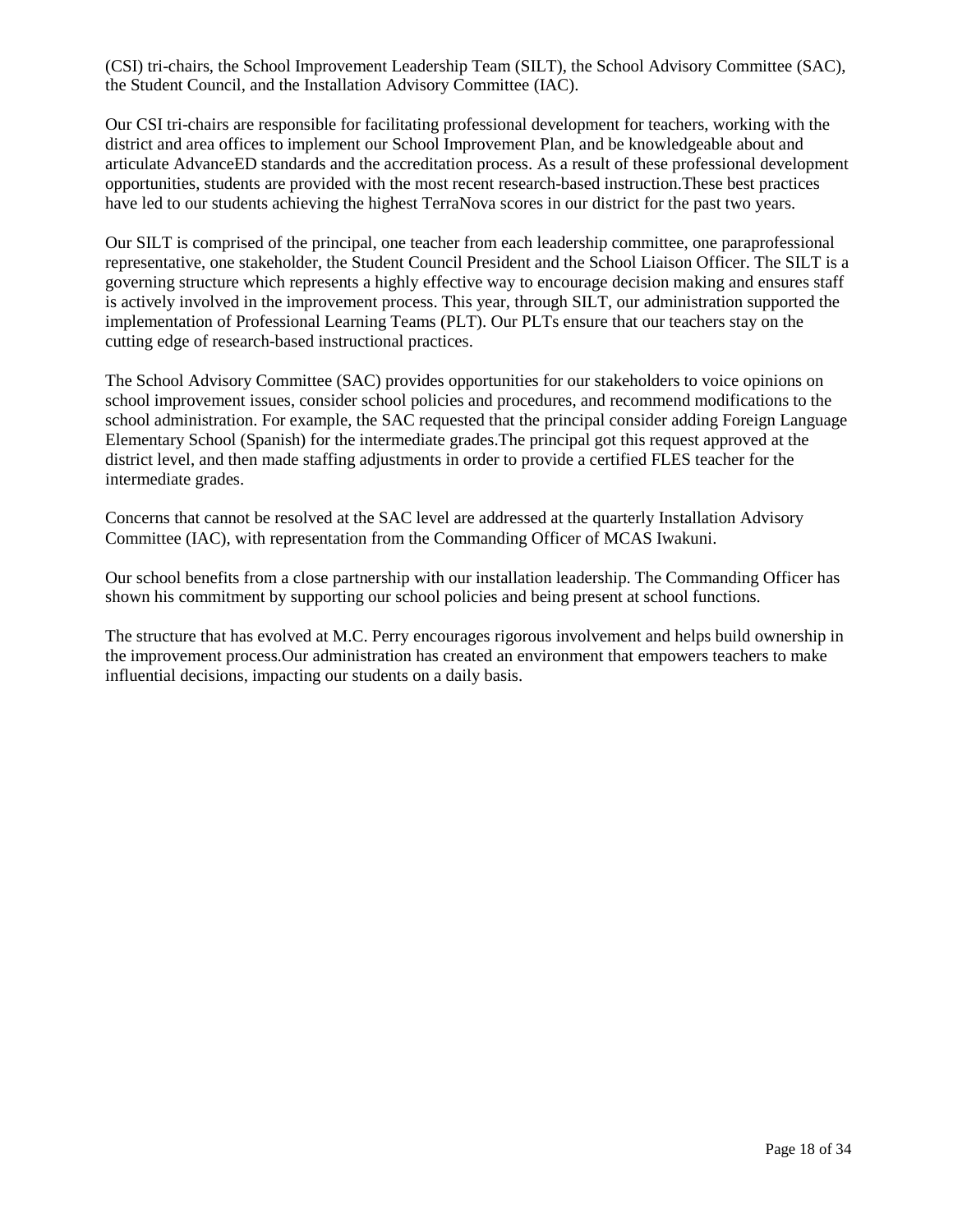# **PART VII - ASSESSMENT RESULTS**

### **REFERENCED BY NATIONAL NORMS**

| <b>Subject: Math</b>              | <b>Test:</b> TerraNova 3rd Ed. Multiple Assess |
|-----------------------------------|------------------------------------------------|
| Grade: 3                          | <b>Edition/Publication Year: 2009</b>          |
| <b>Publisher: CTB McGraw-Hill</b> | Scores are reported here as: Percentiles       |

| School Year                      | 2012-2013      | 2011-2012      | 2010-2011      | 2009-2010      | 2008-2009 |
|----------------------------------|----------------|----------------|----------------|----------------|-----------|
| Testing month                    | Mar            | Mar            | Mar            | Mar            | Mar       |
| <b>SCHOOL SCORES</b>             |                |                |                |                |           |
| <b>Average Score</b>             | 80             | 75             | 66             | 67             | 59        |
| Number of students tested        | 61             | 63             | 62             | 65             | 69        |
| Percent of total students tested | 30             | 30             | 26             | 26             | 28        |
| Number of students               | $\overline{0}$ | $\overline{2}$ | $\theta$       |                | 3         |
| alternatively assessed           |                |                |                |                |           |
| Percent of students              | $\overline{0}$ | 3.08           | $\overline{0}$ | 1.54           | 4.48      |
| alternatively assessed           |                |                |                |                |           |
| <b>SUBGROUP SCORES</b>           |                |                |                |                |           |
| 1. White                         |                |                |                |                |           |
| <b>Average Score</b>             | 81             | 62             | 66             | 67             | 66        |
| Number of students tested        | 24             | 27             | 24             | 33             | 30        |
| 2. Two or More Races             |                |                |                |                |           |
| <b>Average Score</b>             | 86             | 78             | 76             |                | 56        |
| Number of students tested        | 16             | 18             | 12             | $\overline{7}$ | 15        |
| 3. Hispanic or Latino            |                |                |                |                |           |
| Average Score                    | 78             | 71             |                | 46             | 49        |
| Number of students tested        | 14             | 12             | 9              | 18             | 15        |

**NOTES:** The percent of students alternatively assessed include students with Individual Education Plans requiring alternate assessments and English Language Learners with an English language proficiency level of 1 or 2. In addition, the ESL Student Team may determine that Level 3 English Language Learners take that alternative assessment. The ELL alternate assessments includes: Form B of the LAS Links and the CAT Plus by CTB/ McGraw-Hill. These assessments assess English language proficiency in reading, writing, listening and speaking; as well as math computation skills.

Percentiles not reported for subgroups with less than 10 students tested. DoDEA does not collect assessment results for the Free or Reduced Meal subgroup.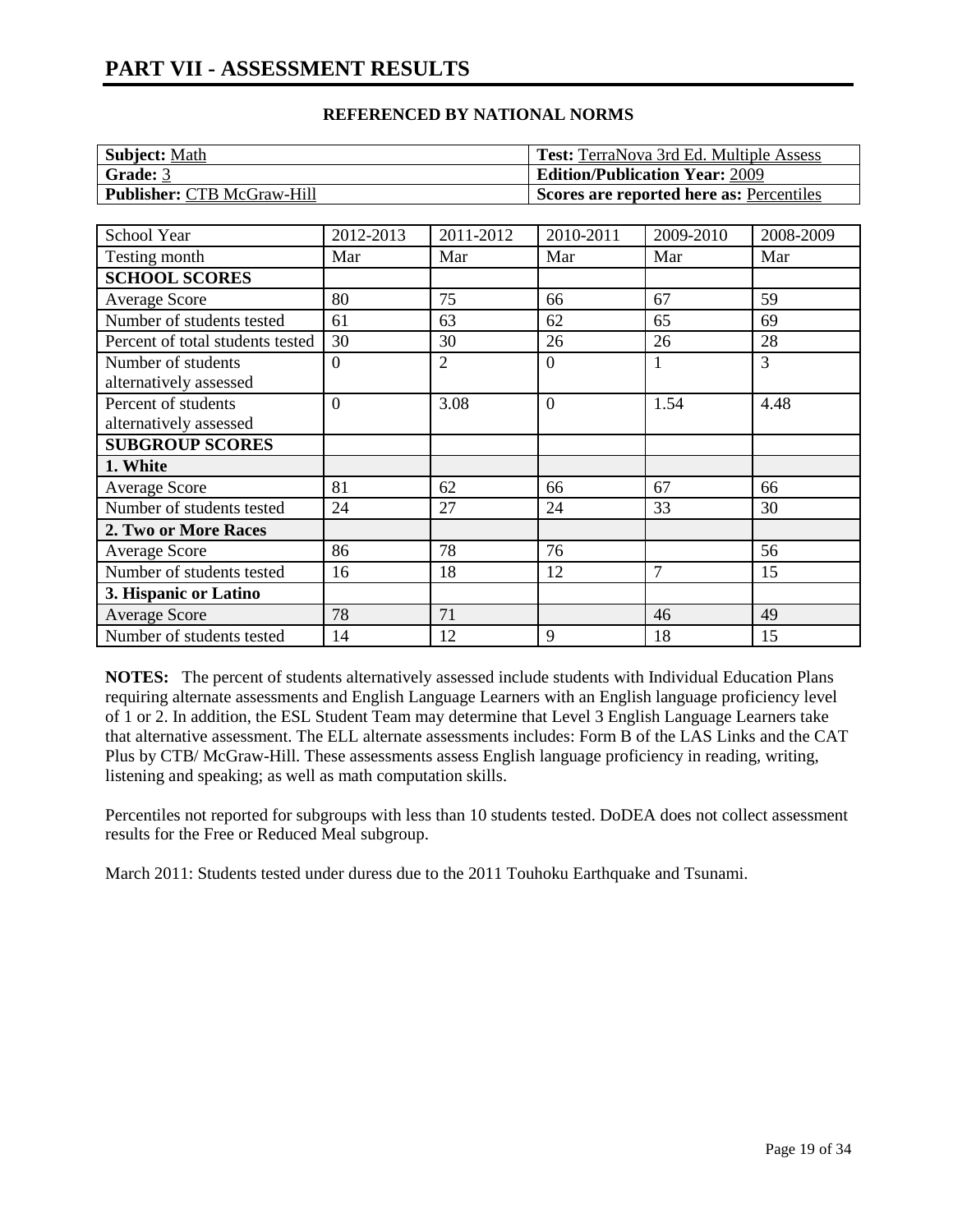| <b>Subject: Math</b>              | <b>Test:</b> TerraNova 3rd Ed. Multiple Assess. |
|-----------------------------------|-------------------------------------------------|
| <b>Grade: 3</b>                   | <b>Edition/Publication Year: 2009</b>           |
| <b>Publisher: CTB McGraw-Hill</b> | Scores are reported here as: Percentiles        |

| School Year                      | 2012-2013 | 2011-2012      | 2010-2011      | 2009-2010 | 2008-2009      |
|----------------------------------|-----------|----------------|----------------|-----------|----------------|
| Testing month                    | Mar       | Mar            | Mar            | Mar       | Mar            |
| <b>SCHOOL SCORES</b>             |           |                |                |           |                |
| <b>Average Score</b>             | 80        | 75             | 66             | 67        | 59             |
| Number of students tested        | 61        | 63             | 62             | 65        | 69             |
| Percent of total students tested | 30        | 30             | 26             | 26        | 28             |
| Number of students               | $\theta$  | $\overline{2}$ | $\overline{0}$ |           | 3              |
| alternatively assessed           |           |                |                |           |                |
| Percent of students              | $\Omega$  | 3.08           | $\overline{0}$ | 1.54      | 4.48           |
| alternatively assessed           |           |                |                |           |                |
| <b>SUBGROUP SCORES</b>           |           |                |                |           |                |
| 1. Black or African              |           |                |                |           |                |
| American                         |           |                |                |           |                |
| <b>Average Score</b>             |           |                | 60             |           |                |
| Number of students tested        | 6         | 8              | 11             | 8         | 9              |
| 2. English Language              |           |                |                |           |                |
| <b>Learners</b>                  |           |                |                |           |                |
| Average Score                    |           |                |                |           |                |
| Number of students tested        | 3         | 9              | 4              | 5         | $\overline{0}$ |
| 3. Students with IEP             |           |                |                |           |                |
| <b>Average Score</b>             |           |                |                |           |                |
| Number of students tested        | 5         | $\overline{4}$ | 4              | 2         | 7              |

**NOTES:** The percent of students alternatively assessed include students with Individual Education Plans requiring alternate assessments and English Language Learners with an English language proficiency level of 1 or 2. In addition, the ESL Student Team may determine that Level 3 English Language Learners take that alternative assessment. The ELL alternate assessments includes: Form B of the LAS Links and the CAT Plus by CTB/ McGraw-Hill. These assessments assess English language proficiency in reading, writing, listening and speaking; as well as math computation skills.

Percentiles not reported for subgroups with less than 10 students tested. DoDEA does not collect assessment results for the Free or Reduced Meal subgroup.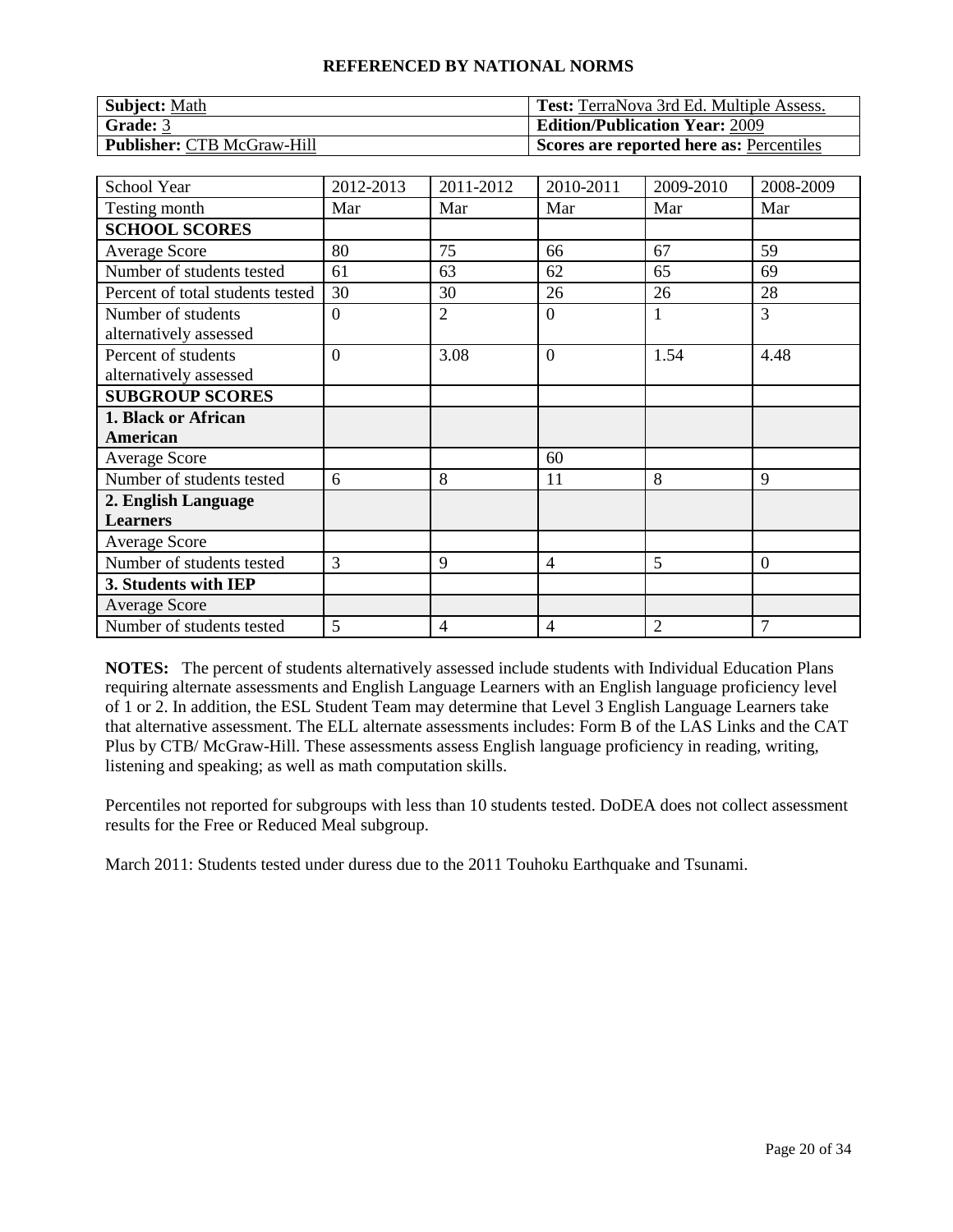| <b>Subject: Math</b>              | <b>Test:</b> TerraNova 3rd Ed. Multiple Assess. |
|-----------------------------------|-------------------------------------------------|
| <b>Grade: 4</b>                   | <b>Edition/Publication Year: 2009</b>           |
| <b>Publisher: CTB McGraw-Hill</b> | Scores are reported here as: Percentiles        |

| <b>School Year</b>               | 2012-2013      | 2011-2012 | 2010-2011    | 2009-2010 | 2008-2009      |
|----------------------------------|----------------|-----------|--------------|-----------|----------------|
| Testing month                    | Mar            | Mar       | Mar          | Mar       | Mar            |
| <b>SCHOOL SCORES</b>             |                |           |              |           |                |
| <b>Average Score</b>             | 89             | 81        | 63           | 68        | 55             |
| Number of students tested        | 48             | 44        | 64           | 59        | 61             |
| Percent of total students tested | 24             | 21        | 27           | 24        | 28             |
| Number of students               | $\overline{2}$ |           | $\mathbf{1}$ | 3         | $\overline{0}$ |
| alternatively assessed           |                |           |              |           |                |
| Percent of students              | 4.17           | 2.27      | 1.56         | 5.08      | $\overline{0}$ |
| alternatively assessed           |                |           |              |           |                |
| <b>SUBGROUP SCORES</b>           |                |           |              |           |                |
| 1. White                         |                |           |              |           |                |
| <b>Average Score</b>             | 84             | 86        | 67           | 70        | 50             |
| Number of students tested        | 14             | 20        | 32           | 29        | 33             |
| 2. Two or More Races             |                |           |              |           |                |
| <b>Average Score</b>             | 92             | 80        | 55           | 77        |                |
| Number of students tested        | 17             | 10        | 10           | 11        | 7              |
| 3. Hispanic or Latino            |                |           |              |           |                |
| <b>Average Score</b>             |                |           | 42           |           | 62             |
| Number of students tested        | 9              | 5         | 14           | 14        | 11             |

**NOTES:** The percent of students alternatively assessed include students with Individual Education Plans requiring alternate assessments and English Language Learners with an English language proficiency level of 1 or 2. In addition, the ESL Student Team may determine that Level 3 English Language Learners take that alternative assessment. The ELL alternate assessments includes: Form B of the LAS Links and the CAT Plus by CTB/ McGraw-Hill. These assessments assess English language proficiency in reading, writing, listening and speaking; as well as math computation skills.

Percentiles not reported for subgroups with less than 10 students tested. DoDEA does not collect assessment results for the Free or Reduced Meal subgroup.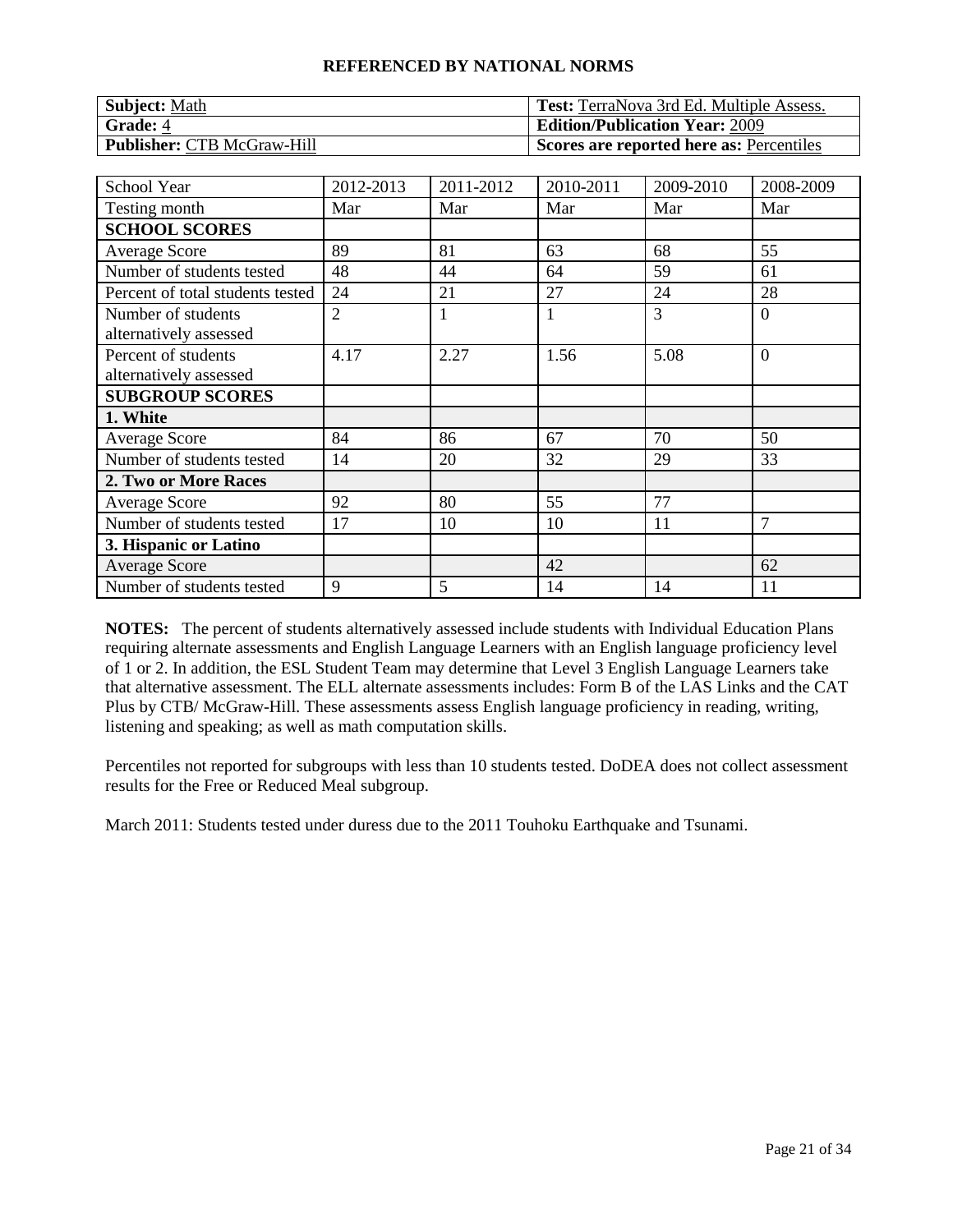| <b>Subject: Math</b>              | <b>Test:</b> TerraNova 3rd Ed. Multiple Assess. |
|-----------------------------------|-------------------------------------------------|
| <b>Grade: 4</b>                   | <b>Edition/Publication Year: 2009</b>           |
| <b>Publisher: CTB McGraw-Hill</b> | Scores are reported here as: Percentiles        |

| School Year                      | 2012-2013      | 2011-2012      | 2010-2011 | 2009-2010 | 2008-2009      |
|----------------------------------|----------------|----------------|-----------|-----------|----------------|
| Testing month                    | Mar            | Mar            | Mar       | Mar       | Mar            |
| <b>SCHOOL SCORES</b>             |                |                |           |           |                |
| <b>Average Score</b>             | 89             | 81             | 63        | 68        | 55             |
| Number of students tested        | 48             | 44             | 64        | 59        | 61             |
| Percent of total students tested | 24             | 21             | 27        | 24        | 28             |
| Number of students               | $\overline{2}$ | 1              | 1         | 3         | $\overline{0}$ |
| alternatively assessed           |                |                |           |           |                |
| Percent of students              | 4.17           | 2.27           | 1.56      | 5.08      | $\overline{0}$ |
| alternatively assessed           |                |                |           |           |                |
| <b>SUBGROUP SCORES</b>           |                |                |           |           |                |
| 1. Black or African              |                |                |           |           |                |
| American                         |                |                |           |           |                |
| Average Score                    |                |                |           |           |                |
| Number of students tested        | $\overline{7}$ | $\overline{4}$ | 5         | 5         | 2              |
| 2. English Language              |                |                |           |           |                |
| <b>Learners</b>                  |                |                |           |           |                |
| Average Score                    |                |                |           |           |                |
| Number of students tested        | 4              | $\overline{2}$ | 5         | 6         | 3              |
| 3. Students with IEP             |                |                |           |           |                |
| <b>Average Score</b>             |                |                |           |           |                |
| Number of students tested        | 4              | 4              | 4         | 6         | 8              |

**NOTES:** The percent of students alternatively assessed include students with Individual Education Plans requiring alternate assessments and English Language Learners with an English language proficiency level of 1 or 2. In addition, the ESL Student Team may determine that Level 3 English Language Learners take that alternative assessment. The ELL alternate assessments includes: Form B of the LAS Links and the CAT Plus by CTB/ McGraw-Hill. These assessments assess English language proficiency in reading, writing, listening and speaking; as well as math computation skills.

Percentiles not reported for subgroups with less than 10 students tested. DoDEA does not collect assessment results for the Free or Reduced Meal subgroup.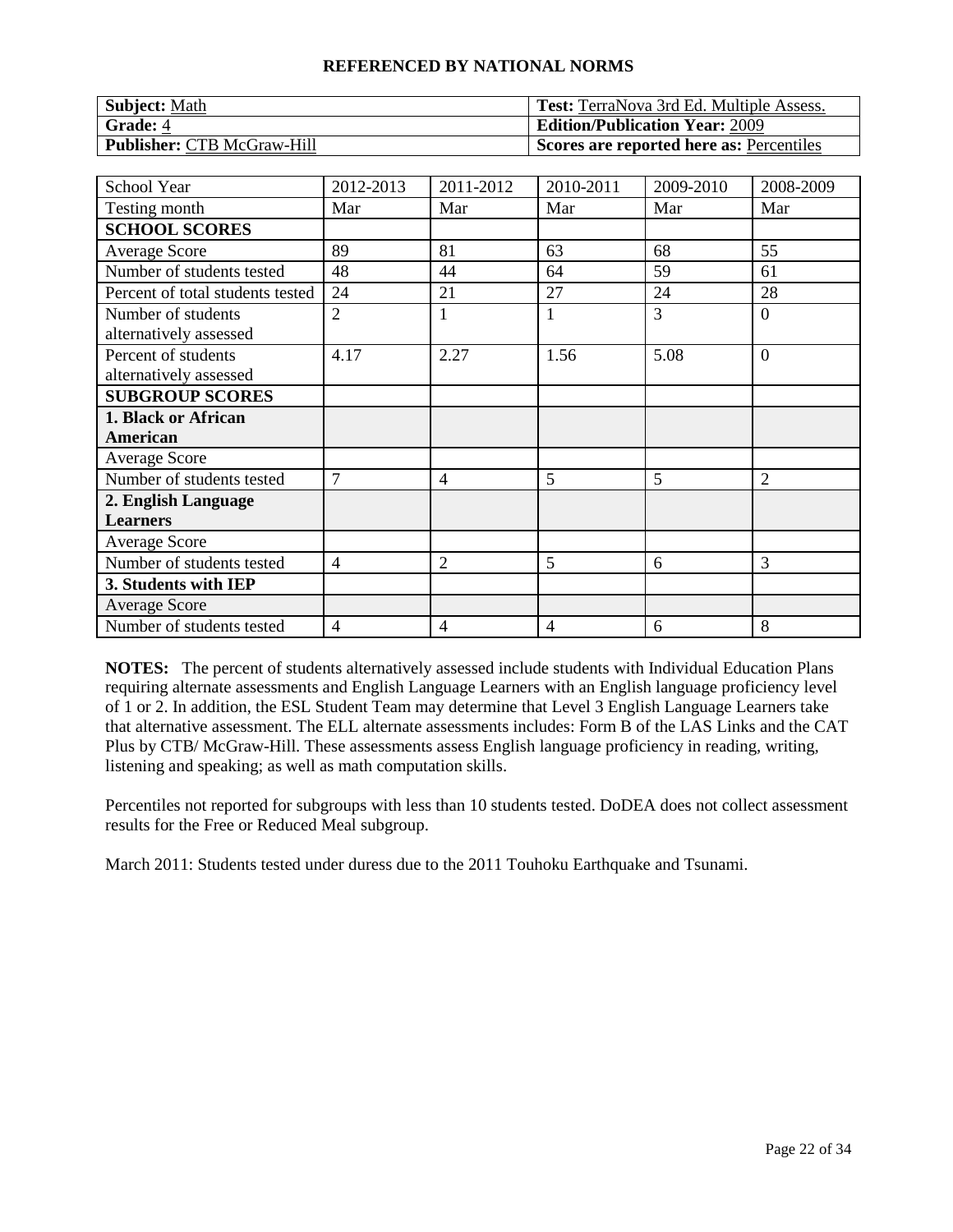| <b>Subject: Math</b>              | <b>Test:</b> TerraNova 3rd Ed. Multiple Assess. |
|-----------------------------------|-------------------------------------------------|
| Grade: 5                          | <b>Edition/Publication Year: 2009</b>           |
| <b>Publisher: CTB McGraw-Hill</b> | Scores are reported here as: Percentiles        |

| <b>School Year</b>                            | 2012-2013      | 2011-2012      | 2010-2011 | 2009-2010 | 2008-2009      |
|-----------------------------------------------|----------------|----------------|-----------|-----------|----------------|
| Testing month                                 | Mar            | Mar            | Mar       | Mar       | Mar            |
| <b>SCHOOL SCORES</b>                          |                |                |           |           |                |
| Average Score                                 | 78             | 72             | 61        | 60        | 61             |
| Number of students tested                     | 39             | 51             | 50        | 65        | 65             |
| Percent of total students tested              | 19             | 25             | 21        | 26        | 27             |
| Number of students<br>alternatively assessed  |                | $\overline{0}$ | 3         |           | $\overline{2}$ |
| Percent of students<br>alternatively assessed | 2.56           | $\overline{0}$ | 6         | 1.54      | 3.08           |
| <b>SUBGROUP SCORES</b>                        |                |                |           |           |                |
| 1. White                                      |                |                |           |           |                |
| <b>Average Score</b>                          | 86             | 66             | 75        | 58        | 65             |
| Number of students tested                     | 17             | 20             | 20        | 35        | 29             |
| 2. Two or More Races                          |                |                |           |           |                |
| Average Score                                 |                | 79             | 85        |           |                |
| Number of students tested                     | $\overline{7}$ | 14             | 10        | 8         | 8              |
| 3. Hispanic or Latino                         |                |                |           |           |                |
| <b>Average Score</b>                          |                |                | 43        | 54        | 66             |
| Number of students tested                     | 5              | 9              | 15        | 14        | 12             |

**NOTES:** The percent of students alternatively assessed include students with Individual Education Plans requiring alternate assessments and English Language Learners with an English language proficiency level of 1 or 2. In addition, the ESL Student Team may determine that Level 3 English Language Learners take that alternative assessment. The ELL alternate assessments includes: Form B of the LAS Links and the CAT Plus by CTB/ McGraw-Hill. These assessments assess English language proficiency in reading, writing, listening and speaking; as well as math computation skills.

Percentiles not reported for subgroups with less than 10 students tested. DoDEA does not collect assessment results for the Free or Reduced Meal subgroup.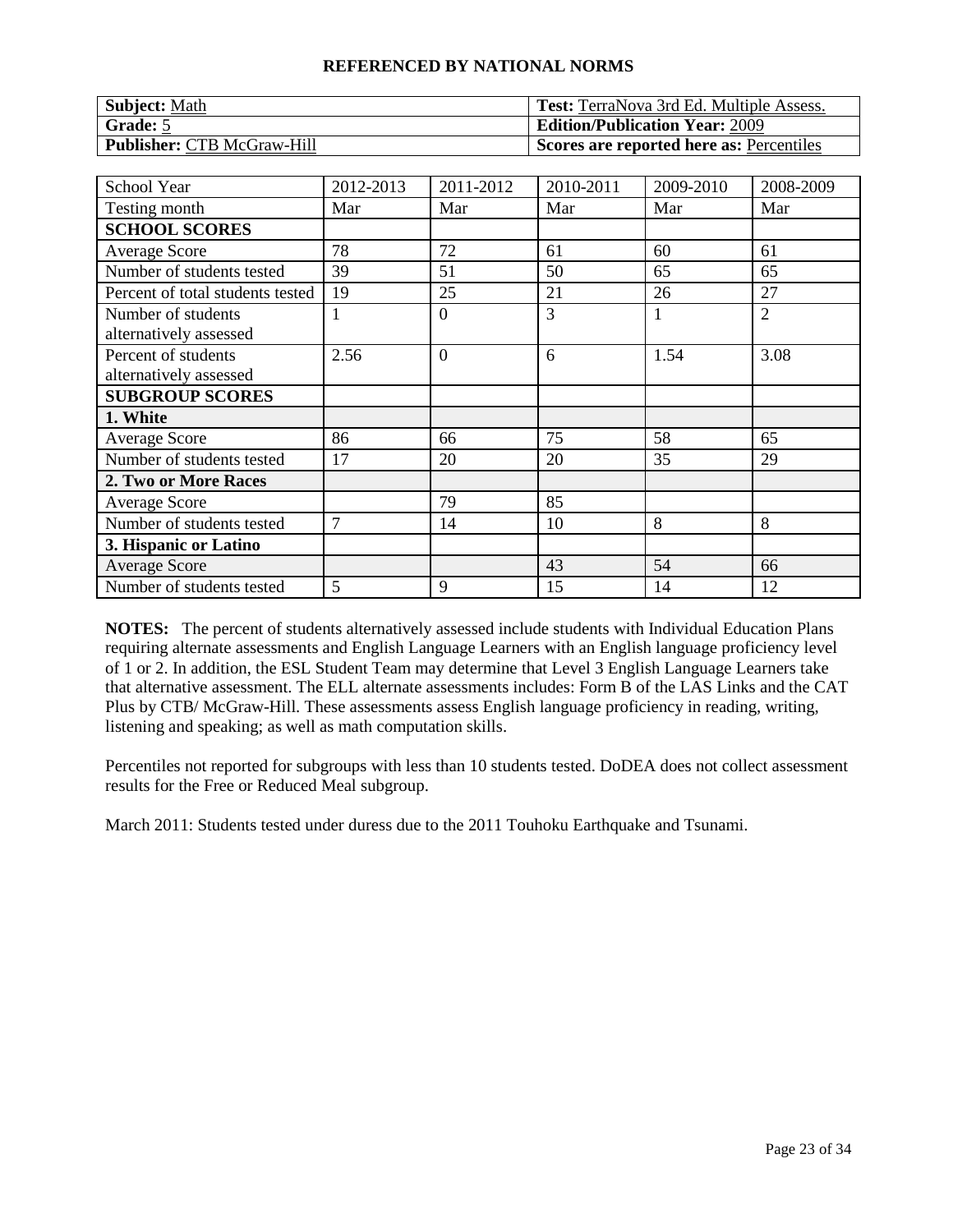| <b>Subject: Math</b>              | <b>Test:</b> TerraNova 3rd Ed. Multiple Assess. |
|-----------------------------------|-------------------------------------------------|
| Grade: 5                          | <b>Edition/Publication Year: 2009</b>           |
| <b>Publisher: CTB McGraw-Hill</b> | Scores are reported here as: Percentiles        |

| <b>School Year</b>               | 2012-2013 | 2011-2012      | 2010-2011      | 2009-2010 | 2008-2009      |
|----------------------------------|-----------|----------------|----------------|-----------|----------------|
| Testing month                    | Mar       | Mar            | Mar            | Mar       | Mar            |
| <b>SCHOOL SCORES</b>             |           |                |                |           |                |
| Average Score                    | 78        | 72             | 61             | 60        | 61             |
| Number of students tested        | 39        | 51             | 50             | 65        | 65             |
| Percent of total students tested | 19        | 25             | 21             | 26        | 27             |
| Number of students               | 1         | $\overline{0}$ | $\overline{3}$ |           | $\overline{2}$ |
| alternatively assessed           |           |                |                |           |                |
| Percent of students              | 2.56      | $\overline{0}$ | 6              | 1.54      | 3.08           |
| alternatively assessed           |           |                |                |           |                |
| <b>SUBGROUP SCORES</b>           |           |                |                |           |                |
| 1. Black or African              |           |                |                |           |                |
| American                         |           |                |                |           |                |
| Average Score                    |           |                |                |           |                |
| Number of students tested        | 5         | 3              | 4              | 3         | 9              |
| 2. English Language              |           |                |                |           |                |
| <b>Learners</b>                  |           |                |                |           |                |
| Average Score                    |           |                |                |           |                |
| Number of students tested        | 1         | 6              | 6              | 2         | 6              |
| 3. Students with IEP             |           |                |                |           |                |
| <b>Average Score</b>             |           |                |                |           |                |
| Number of students tested        | 4         | 5              | 4              | 6         | 4              |

**NOTES:** The percent of students alternatively assessed include students with Individual Education Plans requiring alternate assessments and English Language Learners with an English language proficiency level of 1 or 2. In addition, the ESL Student Team may determine that Level 3 English Language Learners take that alternative assessment. The ELL alternate assessments includes: Form B of the LAS Links and the CAT Plus by CTB/ McGraw-Hill. These assessments assess English language proficiency in reading, writing, listening and speaking; as well as math computation skills.

Percentiles not reported for subgroups with less than 10 students tested. DoDEA does not collect assessment results for the Free or Reduced Meal subgroup.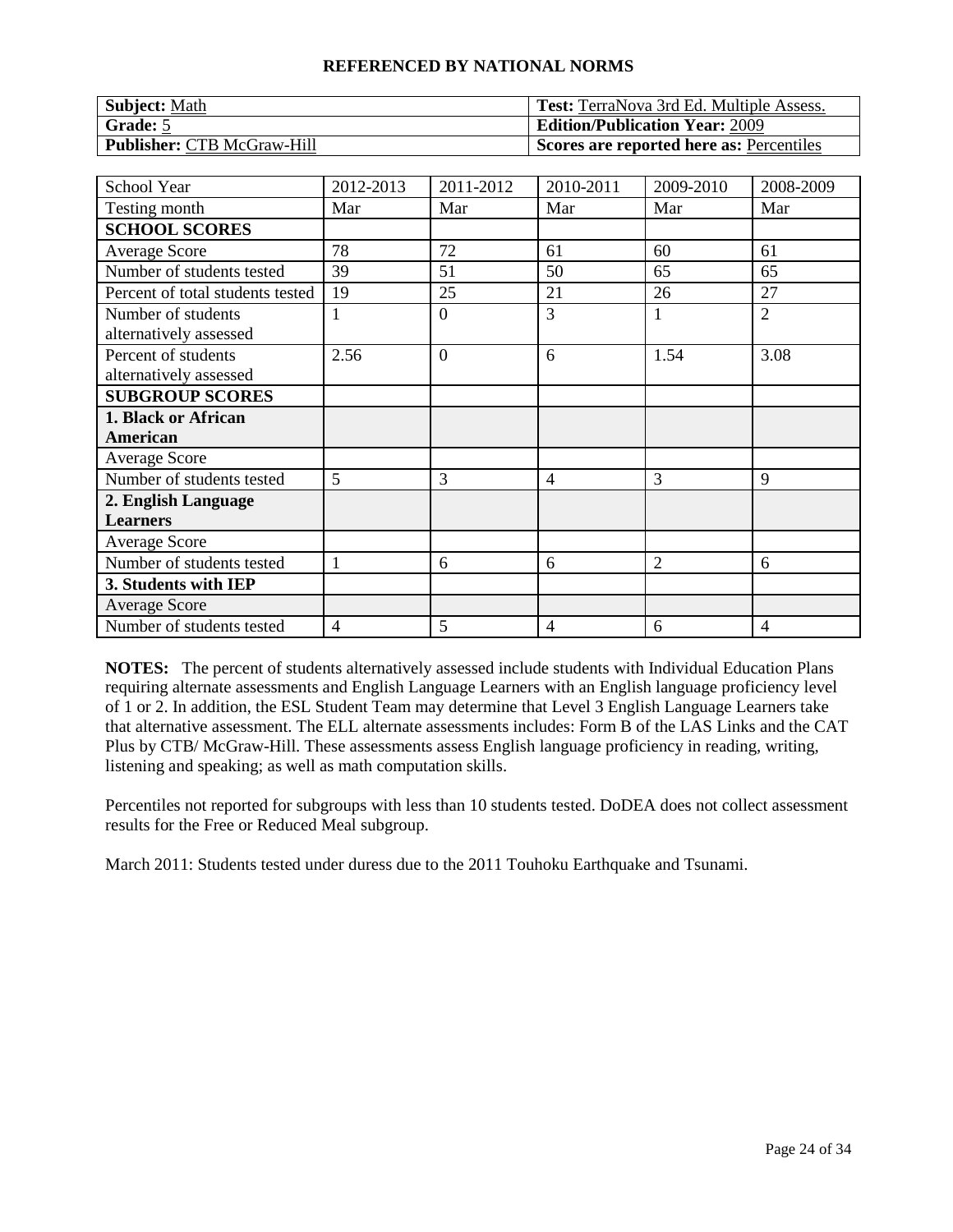| <b>Subject: Math</b>              | <b>Test:</b> TerraNova 3rd Ed. Multiple Assess. |
|-----------------------------------|-------------------------------------------------|
| <b>Grade:</b> 6                   | <b>Edition/Publication Year: 2009</b>           |
| <b>Publisher: CTB McGraw-Hill</b> | Scores are reported here as: Percentiles        |

| <b>School Year</b>                            | 2012-2013 | 2011-2012      | 2010-2011 | 2009-2010 | 2008-2009 |
|-----------------------------------------------|-----------|----------------|-----------|-----------|-----------|
| Testing month                                 | Mar       | Mar            | Mar       | Mar       | Mar       |
| <b>SCHOOL SCORES</b>                          |           |                |           |           |           |
| <b>Average Score</b>                          | 75        | 72             | 68        | 70        | 74        |
| Number of students tested                     | 54        | 48             | 62        | 60        | 51        |
| Percent of total students tested              | 27        | 23             | 26        | 24        | 21        |
| Number of students<br>alternatively assessed  | $\Omega$  | $\overline{0}$ | 1         | 3         | $\theta$  |
| Percent of students<br>alternatively assessed | $\Omega$  | $\overline{0}$ | 1.61      | 5         | $\theta$  |
| <b>SUBGROUP SCORES</b>                        |           |                |           |           |           |
| 1. White                                      |           |                |           |           |           |
| <b>Average Score</b>                          | 75        | 72             | 60        | 72        | 74        |
| Number of students tested                     | 21        | 14             | 33        | 28        | 28        |
| 2. Two or More Races                          |           |                |           |           |           |
| Average Score                                 | 77        | 81             | 72        | 71        |           |
| Number of students tested                     | 15        | 15             | 13        | 10        | 4         |
| 3. Hispanic or Latino                         |           |                |           |           |           |
| <b>Average Score</b>                          | 73        | 62             | 83        | 63        |           |
| Number of students tested                     | 11        | 12             | 10        | 11        | 7         |

**NOTES:** The percent of students alternatively assessed include students with Individual Education Plans requiring alternate assessments and English Language Learners with an English language proficiency level of 1 or 2. In addition, the ESL Student Team may determine that Level 3 English Language Learners take that alternative assessment. The ELL alternate assessments includes: Form B of the LAS Links and the CAT Plus by CTB/ McGraw-Hill. These assessments assess English language proficiency in reading, writing, listening and speaking; as well as math computation skills.

Percentiles not reported for subgroups with less than 10 students tested. DoDEA does not collect assessment results for the Free or Reduced Meal subgroup.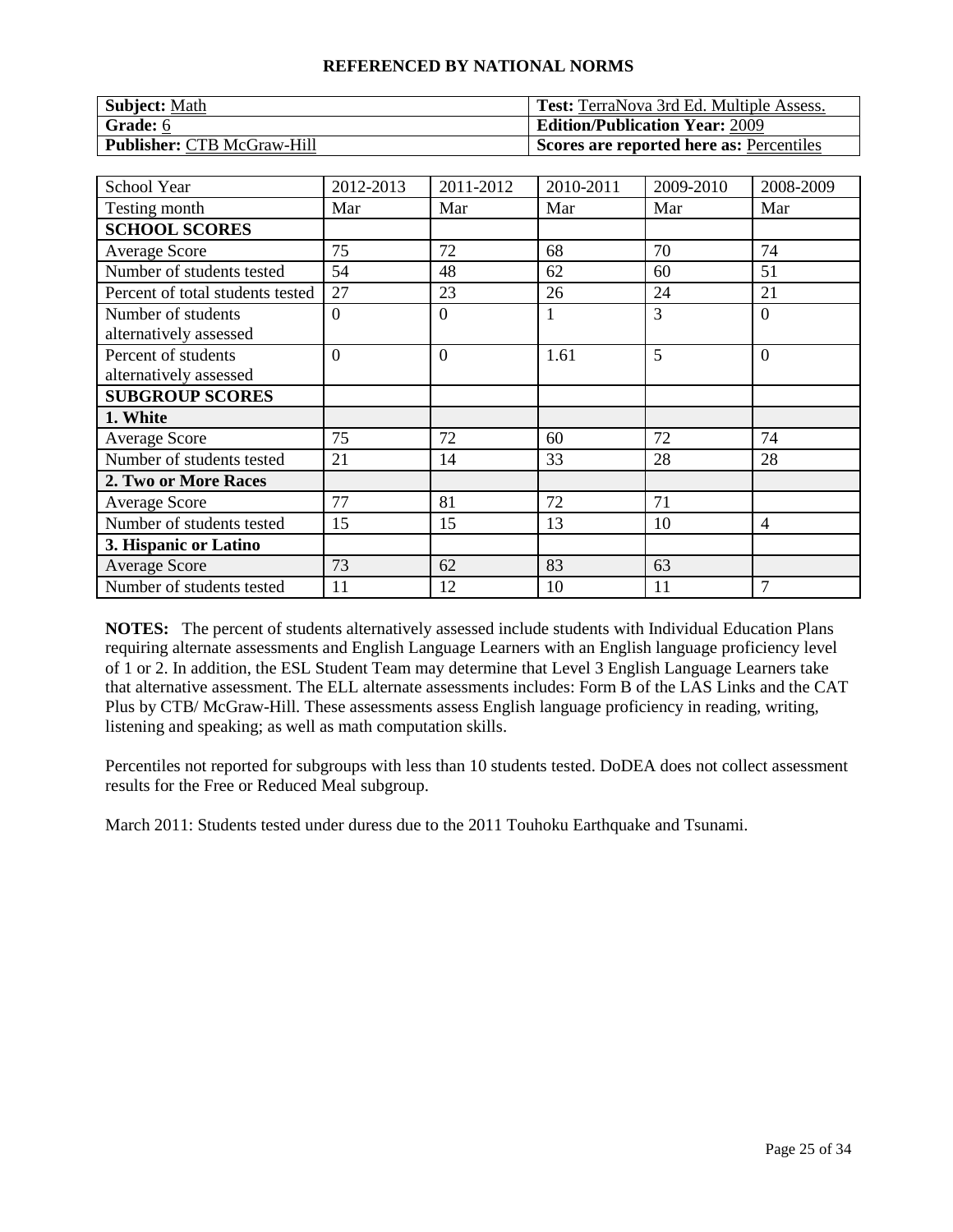| <b>Subject: Math</b>              | <b>Test:</b> TerraNova 3rd Ed. Multiple Assess. |
|-----------------------------------|-------------------------------------------------|
| Grade: 6                          | <b>Edition/Publication Year: 2009</b>           |
| <b>Publisher: CTB McGraw-Hill</b> | Scores are reported here as: Percentiles        |

| <b>School Year</b>               | 2012-2013      | 2011-2012      | 2010-2011 | 2009-2010      | 2008-2009      |
|----------------------------------|----------------|----------------|-----------|----------------|----------------|
| Testing month                    | Mar            | Mar            | Mar       | Mar            | Mar            |
| <b>SCHOOL SCORES</b>             |                |                |           |                |                |
| Average Score                    | 75             | 72             | 68        | 70             | 74             |
| Number of students tested        | 54             | 48             | 62        | 60             | 51             |
| Percent of total students tested | 27             | 23             | 26        | 24             | 21             |
| Number of students               | $\overline{0}$ | $\overline{0}$ | 1         | 3              | $\overline{0}$ |
| alternatively assessed           |                |                |           |                |                |
| Percent of students              | $\Omega$       | $\overline{0}$ | 1.61      | 5              | $\overline{0}$ |
| alternatively assessed           |                |                |           |                |                |
| <b>SUBGROUP SCORES</b>           |                |                |           |                |                |
| 1. Black or African              |                |                |           |                |                |
| American                         |                |                |           |                |                |
| Average Score                    |                |                |           |                |                |
| Number of students tested        | $\overline{2}$ |                | 3         | 6              | 6              |
| 2. English Language              |                |                |           |                |                |
| <b>Learners</b>                  |                |                |           |                |                |
| Average Score                    |                |                |           |                |                |
| Number of students tested        | 5              | 5              | 3         | $\overline{4}$ | 3              |
| 3. Students with IEP             |                |                |           |                |                |
| <b>Average Score</b>             |                |                |           |                |                |
| Number of students tested        | 5              | 5              | 3         | 4              | 4              |

**NOTES:** The percent of students alternatively assessed include students with Individual Education Plans requiring alternate assessments and English Language Learners with an English language proficiency level of 1 or 2. In addition, the ESL Student Team may determine that Level 3 English Language Learners take that alternative assessment. The ELL alternate assessments includes: Form B of the LAS Links and the CAT Plus by CTB/ McGraw-Hill. These assessments assess English language proficiency in reading, writing, listening and speaking; as well as math computation skills.

Percentiles not reported for subgroups with less than 10 students tested. DoDEA does not collect assessment results for the Free or Reduced Meal subgroup.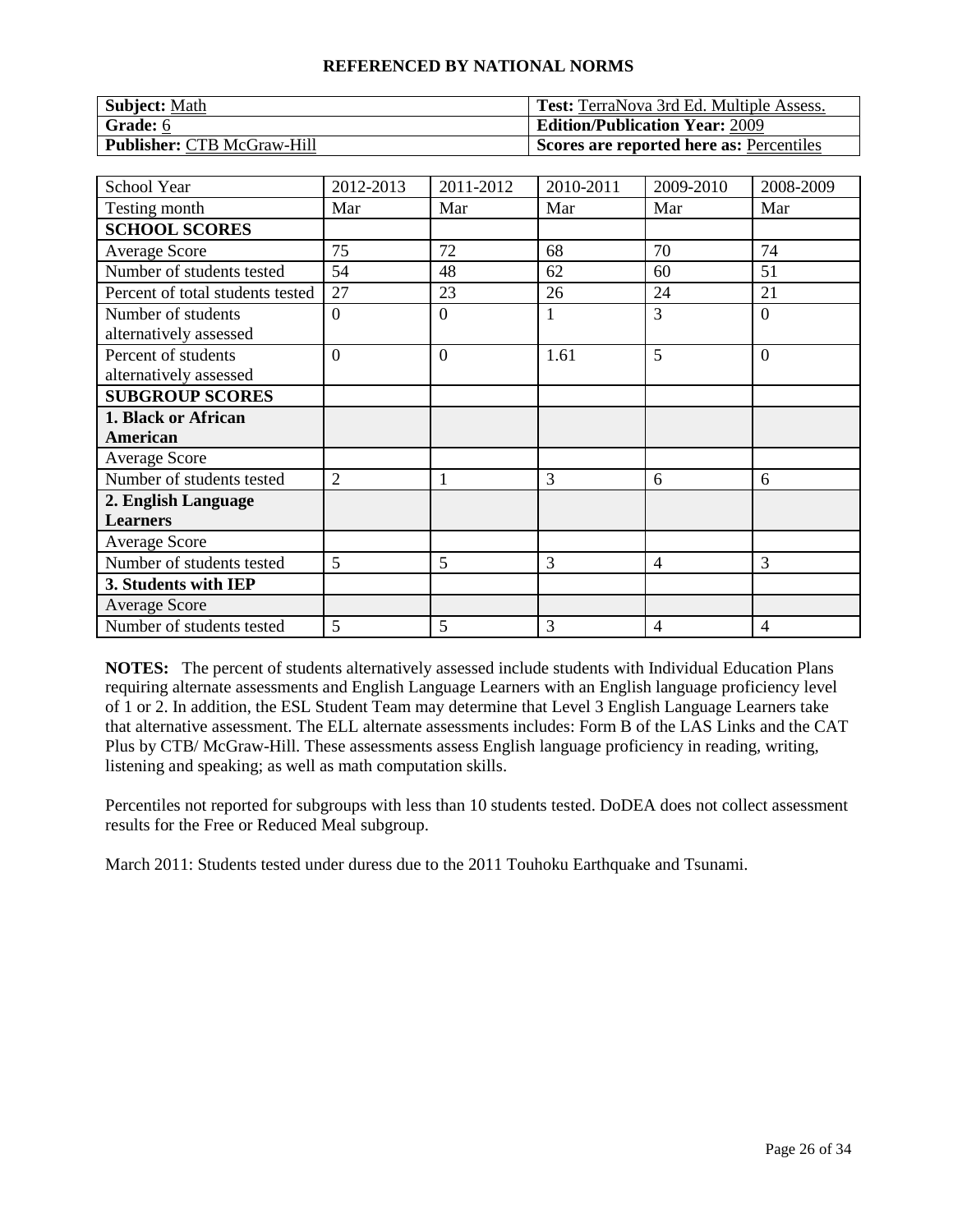| <b>Subject:</b> Reading/ELA       | <b>Test:</b> TerraNova 3rd Ed. Multiple Assess. |
|-----------------------------------|-------------------------------------------------|
| <b>Grade: 3</b>                   | <b>Edition/Publication Year: 2009</b>           |
| <b>Publisher: CTB McGraw-Hill</b> | Scores are reported here as: Percentiles        |

| <b>School Year</b>               | 2012-2013      | 2011-2012      | 2010-2011      | 2009-2010      | 2008-2009 |
|----------------------------------|----------------|----------------|----------------|----------------|-----------|
| Testing month                    | Mar            | Mar            | Mar            | Mar            | Mar       |
| <b>SCHOOL SCORES</b>             |                |                |                |                |           |
| <b>Average Score</b>             | 74             | 64             | 64             | 61             | 57        |
| Number of students tested        | 61             | 63             | 62             | 65             | 67        |
| Percent of total students tested | 30             | 30             | 26             | 26             | 27        |
| Number of students               | $\overline{0}$ | $\overline{2}$ | $\overline{0}$ |                | 3         |
| alternatively assessed           |                |                |                |                |           |
| Percent of students              | $\Omega$       | 3.08           | $\overline{0}$ | 1.54           | 4.48      |
| alternatively assessed           |                |                |                |                |           |
| <b>SUBGROUP SCORES</b>           |                |                |                |                |           |
| 1. White                         |                |                |                |                |           |
| <b>Average Score</b>             | 83             | 69             | 73             | 63             | 59        |
| Number of students tested        | 24             | 27             | 24             | 33             | 30        |
| 2. Two or More Races             |                |                |                |                |           |
| <b>Average Score</b>             | 79             | 54             | 48             | $\overline{0}$ | 58        |
| Number of students tested        | 16             | 18             | 12             | 7              | 15        |
| 3. Hispanic or Latino            |                |                |                |                |           |
| <b>Average Score</b>             | 65             | 72             |                | 49             | 53        |
| Number of students tested        | 14             | 12             | 9              | 18             | 15        |

**NOTES:** The percent of students alternatively assessed include students with Individual Education Plans requiring alternate assessments and English Language Learners with an English language proficiency level of 1 or 2. In addition, the ESL Student Team may determine that Level 3 English Language Learners take that alternative assessment. The ELL alternate assessments includes: Form B of the LAS Links and the CAT Plus by CTB/ McGraw-Hill. These assessments assess English language proficiency in reading, writing, listening and speaking; as well as math computation skills.

Percentiles not reported for subgroups with less than 10 students tested. DoDEA does not collect assessment results for the Free or Reduced Meal subgroup.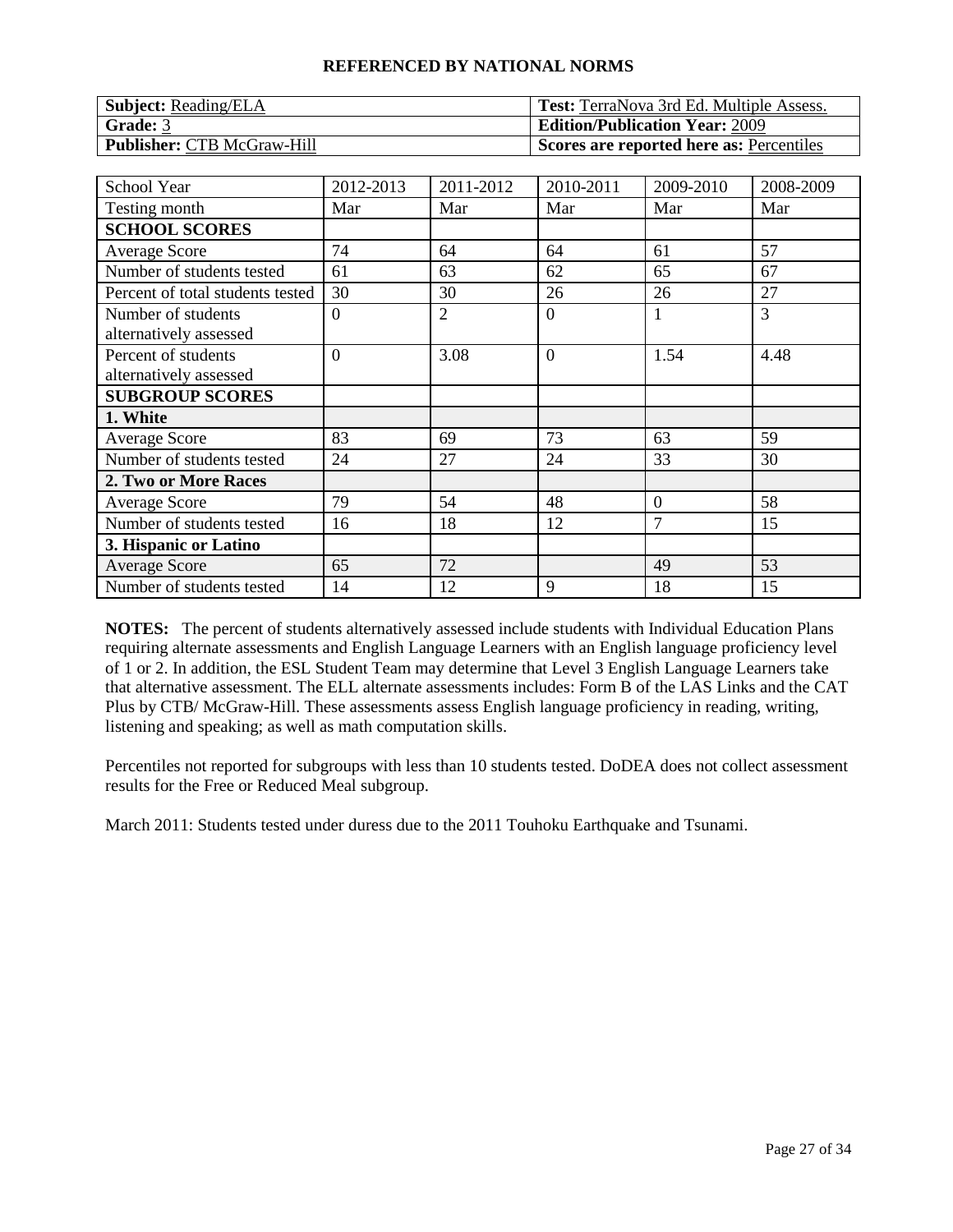| <b>Subject:</b> Reading/ELA       | <b>Test:</b> TerraNova 3rd Ed. Multiple Assess. |
|-----------------------------------|-------------------------------------------------|
| Grade: 3                          | <b>Edition/Publication Year: 2009</b>           |
| <b>Publisher: CTB McGraw-Hill</b> | Scores are reported here as: Percentiles        |

| School Year                      | 2012-2013 | 2011-2012      | 2010-2011      | 2009-2010 | 2008-2009      |
|----------------------------------|-----------|----------------|----------------|-----------|----------------|
| Testing month                    | Mar       | Mar            | Mar            | Mar       | Mar            |
| <b>SCHOOL SCORES</b>             |           |                |                |           |                |
| <b>Average Score</b>             | 74        | 64             | 64             | 61        | 57             |
| Number of students tested        | 61        | 63             | 62             | 65        | 67             |
| Percent of total students tested | 30        | 30             | 26             | 26        | 27             |
| Number of students               | $\theta$  | $\overline{2}$ | $\overline{0}$ |           | 3              |
| alternatively assessed           |           |                |                |           |                |
| Percent of students              | $\Omega$  | 3.08           | $\overline{0}$ | 1.54      | 4.48           |
| alternatively assessed           |           |                |                |           |                |
| <b>SUBGROUP SCORES</b>           |           |                |                |           |                |
| 1. Black or African              |           |                |                |           |                |
| American                         |           |                |                |           |                |
| <b>Average Score</b>             |           |                | 56             |           |                |
| Number of students tested        | 6         | 8              | 11             | 8         | 9              |
| 2. English Language              |           |                |                |           |                |
| <b>Learners</b>                  |           |                |                |           |                |
| Average Score                    |           |                |                |           |                |
| Number of students tested        | 3         | 9              | 4              | 5         | $\overline{0}$ |
| 3. Students with IEP             |           |                |                |           |                |
| <b>Average Score</b>             |           |                |                |           |                |
| Number of students tested        | 5         | $\overline{4}$ | 4              | 2         | 7              |

**NOTES:** The percent of students alternatively assessed include students with Individual Education Plans requiring alternate assessments and English Language Learners with an English language proficiency level of 1 or 2. In addition, the ESL Student Team may determine that Level 3 English Language Learners take that alternative assessment. The ELL alternate assessments includes: Form B of the LAS Links and the CAT Plus by CTB/ McGraw-Hill. These assessments assess English language proficiency in reading, writing, listening and speaking; as well as math computation skills.

Percentiles not reported for subgroups with less than 10 students tested. DoDEA does not collect assessment results for the Free or Reduced Meal subgroup.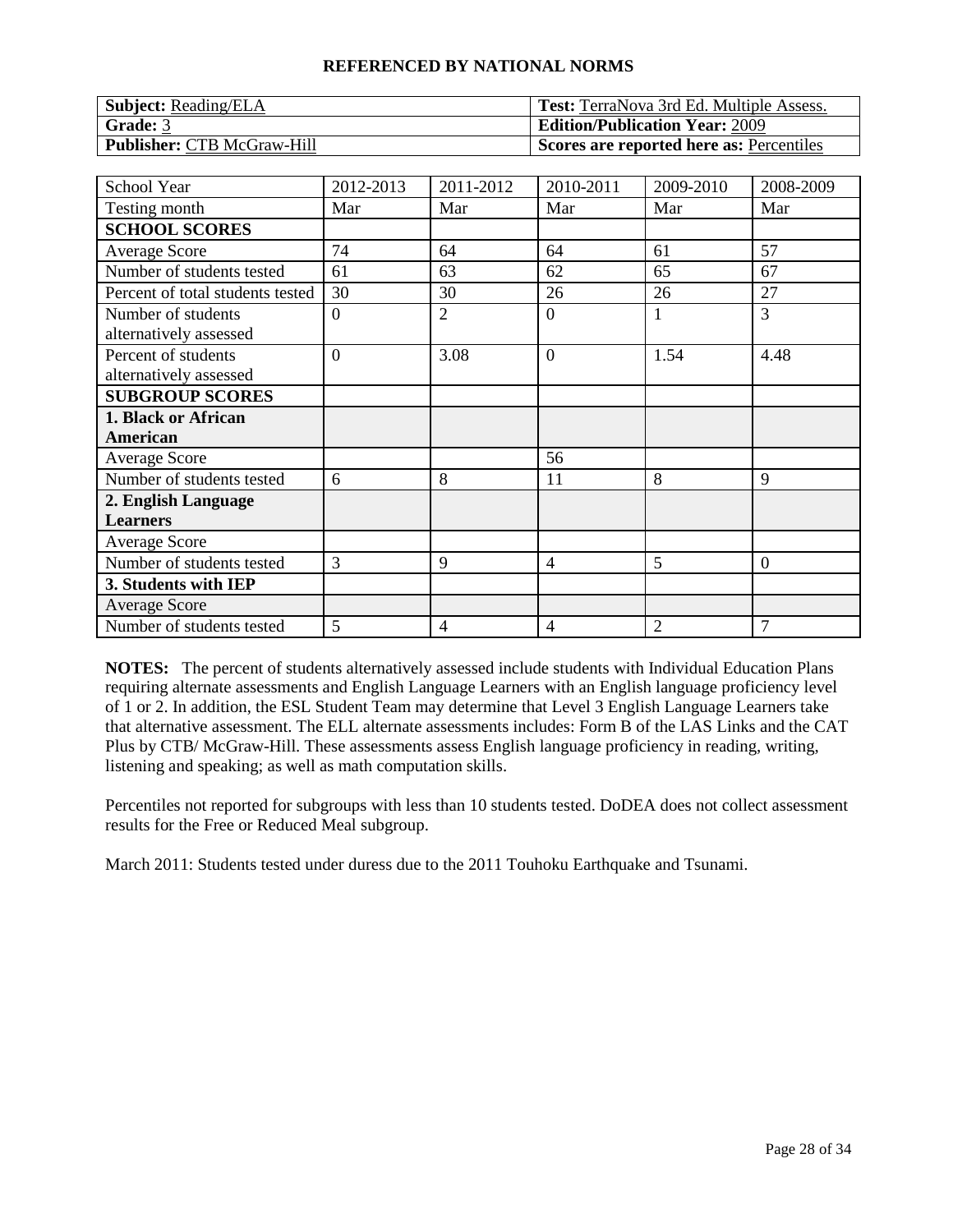| <b>Subject:</b> Reading/ELA       | <b>Test:</b> TerraNova 3rd Ed. Multiple Assess. |
|-----------------------------------|-------------------------------------------------|
| <b>Grade: 4</b>                   | <b>Edition/Publication Year: 2009</b>           |
| <b>Publisher: CTB McGraw-Hill</b> | Scores are reported here as: Percentiles        |

| <b>School Year</b>               | 2012-2013      | 2011-2012 | 2010-2011    | 2009-2010 | 2008-2009      |
|----------------------------------|----------------|-----------|--------------|-----------|----------------|
| Testing month                    | Mar            | Mar       | Mar          | Mar       | Mar            |
| <b>SCHOOL SCORES</b>             |                |           |              |           |                |
| <b>Average Score</b>             | 75             | 76        | 70           | 61        | 64             |
| Number of students tested        | 48             | 44        | 64           | 59        | 61             |
| Percent of total students tested | 24             | 21        | 27           | 24        | 25             |
| Number of students               | $\overline{2}$ | 1         | $\mathbf{1}$ | 3         | $\theta$       |
| alternatively assessed           |                |           |              |           |                |
| Percent of students              | 4.17           | 2.27      | 1.56         | 5.08      | $\overline{0}$ |
| alternatively assessed           |                |           |              |           |                |
| <b>SUBGROUP SCORES</b>           |                |           |              |           |                |
| 1. White                         |                |           |              |           |                |
| <b>Average Score</b>             | 70             | 81        | 70           | 66        | 63             |
| Number of students tested        | 14             | 20        | 32           | 29        | 33             |
| 2. Two or More Races             |                |           |              |           |                |
| <b>Average Score</b>             | 75             | 67        | 72           | 58        |                |
| Number of students tested        | 17             | 10        | 10           | 11        | 7              |
| 3. Hispanic or Latino            |                |           |              |           |                |
| <b>Average Score</b>             |                |           | 51           | 51        | 62             |
| Number of students tested        | 9              | 5         | 14           | 14        | 11             |

**NOTES:** The percent of students alternatively assessed include students with Individual Education Plans requiring alternate assessments and English Language Learners with an English language proficiency level of 1 or 2. In addition, the ESL Student Team may determine that Level 3 English Language Learners take that alternative assessment. The ELL alternate assessments includes: Form B of the LAS Links and the CAT Plus by CTB/ McGraw-Hill. These assessments assess English language proficiency in reading, writing, listening and speaking; as well as math computation skills.

Percentiles not reported for subgroups with less than 10 students tested. DoDEA does not collect assessment results for the Free or Reduced Meal subgroup.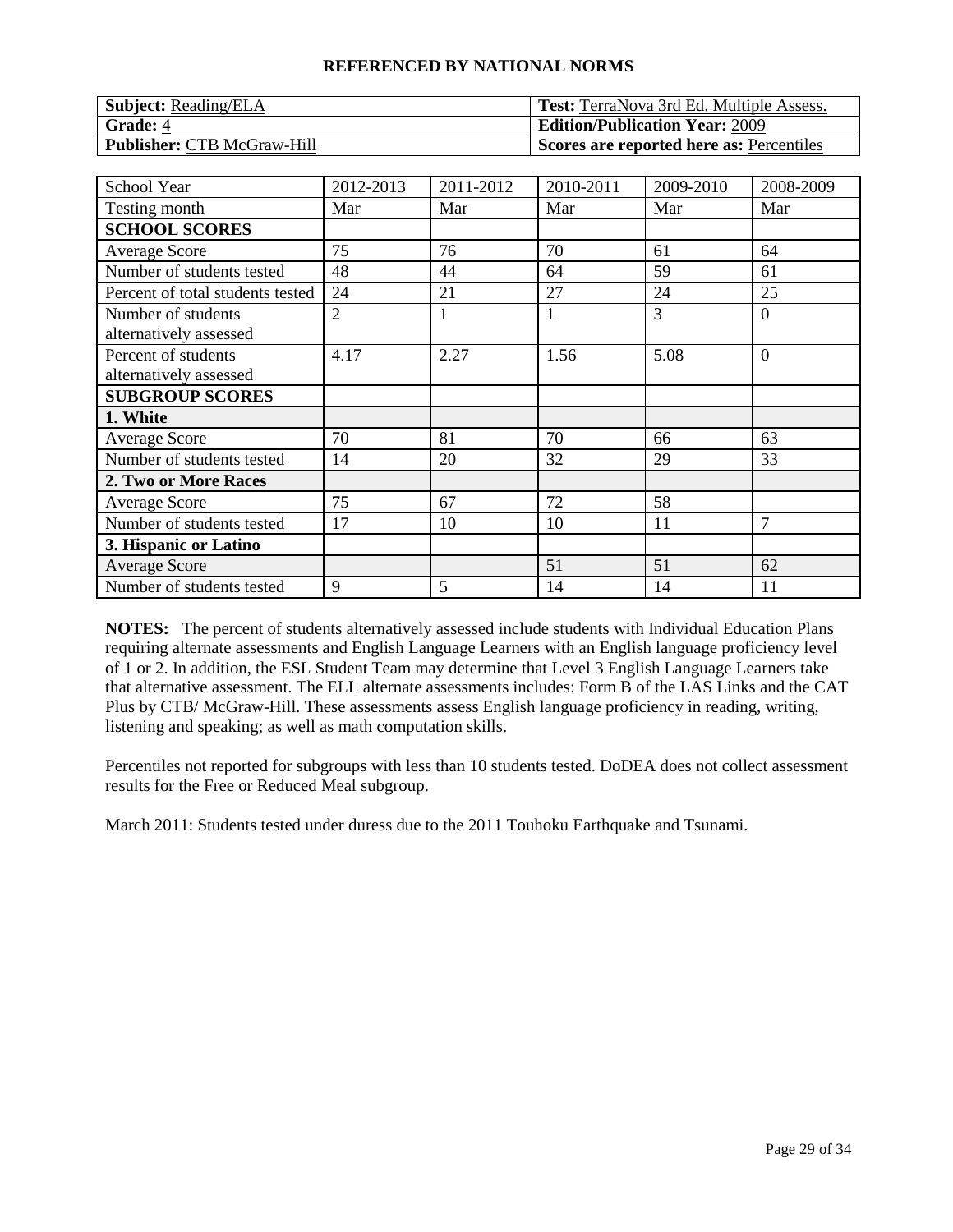| <b>Subject:</b> Reading/ELA       | <b>Test:</b> TerraNova 3rd Ed. Multiple Assess. |
|-----------------------------------|-------------------------------------------------|
| <b>Grade: 4</b>                   | <b>Edition/Publication Year: 2009</b>           |
| <b>Publisher: CTB McGraw-Hill</b> | Scores are reported here as: Percentiles        |

| School Year                      | 2012-2013      | 2011-2012      | 2010-2011    | 2009-2010 | 2008-2009      |
|----------------------------------|----------------|----------------|--------------|-----------|----------------|
| Testing month                    | Mar            | Mar            | Mar          | Mar       | Mar            |
| <b>SCHOOL SCORES</b>             |                |                |              |           |                |
| Average Score                    | 75             | 76             | 70           | 61        | 64             |
| Number of students tested        | 48             | 44             | 64           | 59        | 61             |
| Percent of total students tested | 24             | 21             | 27           | 24        | 25             |
| Number of students               | $\overline{2}$ | 1              | $\mathbf{1}$ | 3         | $\overline{0}$ |
| alternatively assessed           |                |                |              |           |                |
| Percent of students              | 4.17           | 2.27           | 1.56         | 5.08      | $\overline{0}$ |
| alternatively assessed           |                |                |              |           |                |
| <b>SUBGROUP SCORES</b>           |                |                |              |           |                |
| 1. Black or African              |                |                |              |           |                |
| American                         |                |                |              |           |                |
| <b>Average Score</b>             |                |                |              |           |                |
| Number of students tested        | $\overline{7}$ | $\overline{4}$ | 5            | 5         | $\overline{2}$ |
| 2. English Language              |                |                |              |           |                |
| <b>Learners</b>                  |                |                |              |           |                |
| <b>Average Score</b>             |                |                |              |           |                |
| Number of students tested        | $\overline{4}$ | $\overline{2}$ | 5            | 6         | 3              |
| 3. Students with IEP             |                |                |              |           |                |
| <b>Average Score</b>             |                |                |              |           |                |
| Number of students tested        | 4              | $\overline{4}$ | 4            | 6         | 8              |

**NOTES:** The percent of students alternatively assessed include students with Individual Education Plans requiring alternate assessments and English Language Learners with an English language proficiency level of 1 or 2. In addition, the ESL Student Team may determine that Level 3 English Language Learners take that alternative assessment. The ELL alternate assessments includes: Form B of the LAS Links and the CAT Plus by CTB/ McGraw-Hill. These assessments assess English language proficiency in reading, writing, listening and speaking; as well as math computation skills.

Percentiles not reported for subgroups with less than 10 students tested. DoDEA does not collect assessment results for the Free or Reduced Meal subgroup.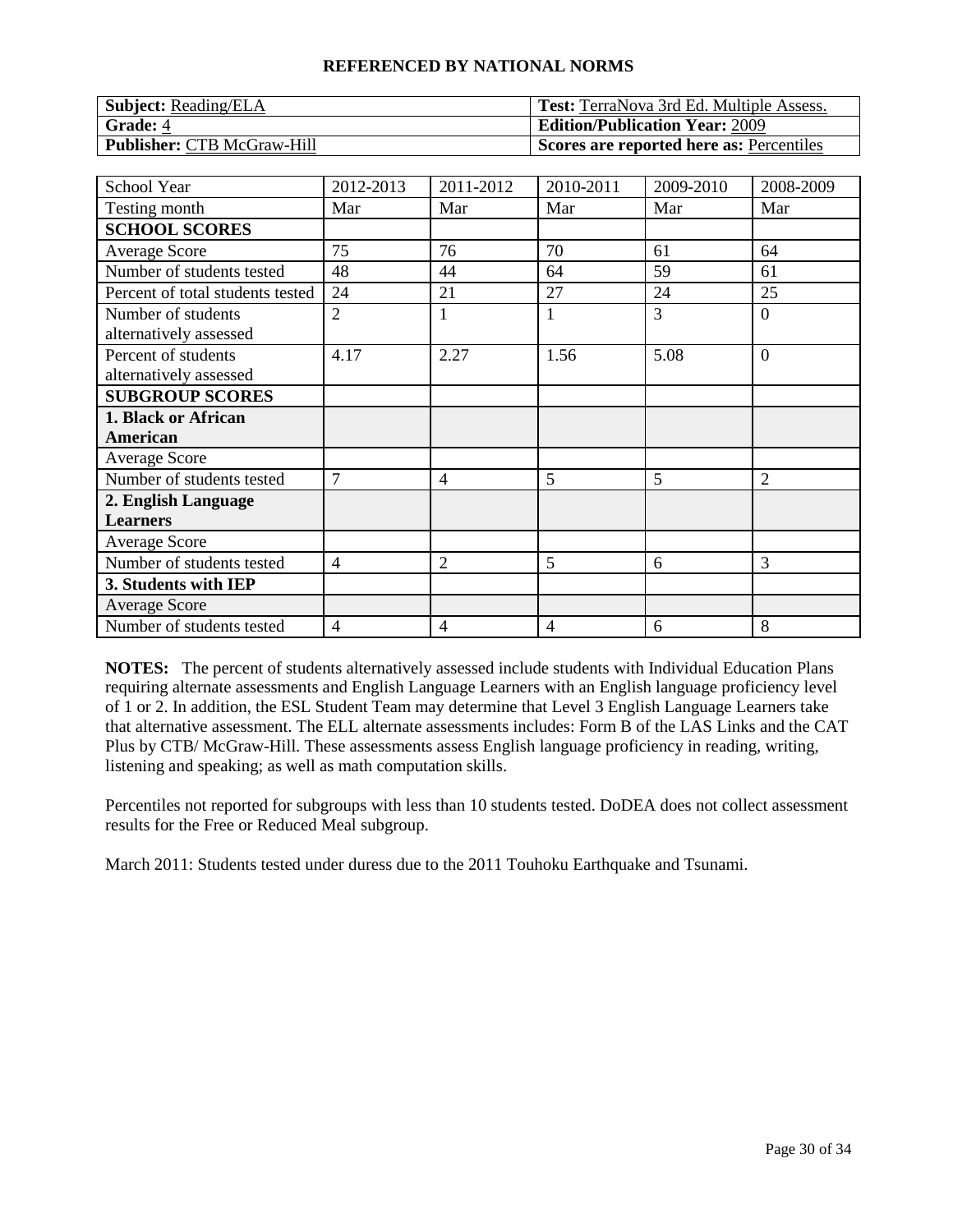| <b>Subject:</b> Reading/ELA       | <b>Test:</b> TerraNova 3rd Ed. Multiple Assess. |
|-----------------------------------|-------------------------------------------------|
| Grade: 5                          | <b>Edition/Publication Year: 2009</b>           |
| <b>Publisher: CTB McGraw-Hill</b> | Scores are reported here as: Percentiles        |

| <b>School Year</b>               | 2012-2013      | 2011-2012      | 2010-2011 | 2009-2010 | 2008-2009      |
|----------------------------------|----------------|----------------|-----------|-----------|----------------|
| Testing month                    | Mar            | Mar            | Mar       | Mar       | Mar            |
| <b>SCHOOL SCORES</b>             |                |                |           |           |                |
| <b>Average Score</b>             | 70             | 63             | 56        | 61        | 57             |
| Number of students tested        | 39             | 51             | 50        | 65        | 65             |
| Percent of total students tested | 19             | 25             | 21        | 26        | 27             |
| Number of students               |                | $\theta$       | 3         |           | $\overline{2}$ |
| alternatively assessed           |                |                |           |           |                |
| Percent of students              | 2.56           | $\overline{0}$ | 6         | 1.54      | 3.08           |
| alternatively assessed           |                |                |           |           |                |
| <b>SUBGROUP SCORES</b>           |                |                |           |           |                |
| 1. White                         |                |                |           |           |                |
| <b>Average Score</b>             | 72             | 58             | 58        | 64        | 63             |
| Number of students tested        | 17             | 20             | 20        | 35        | 29             |
| 2. Two or More Races             |                |                |           |           |                |
| <b>Average Score</b>             |                | 71             | 79        |           |                |
| Number of students tested        | $\overline{7}$ | 14             | 10        | 8         | 8              |
| 3. Hispanic or Latino            |                |                |           |           |                |
| <b>Average Score</b>             |                |                | 45        | 64        | 61             |
| Number of students tested        | 5              | 9              | 15        | 14        | 12             |

**NOTES:** The percent of students alternatively assessed include students with Individual Education Plans requiring alternate assessments and English Language Learners with an English language proficiency level of 1 or 2. In addition, the ESL Student Team may determine that Level 3 English Language Learners take that alternative assessment. The ELL alternate assessments includes: Form B of the LAS Links and the CAT Plus by CTB/ McGraw-Hill. These assessments assess English language proficiency in reading, writing, listening and speaking; as well as math computation skills.

Percentiles not reported for subgroups with less than 10 students tested. DoDEA does not collect assessment results for the Free or Reduced Meal subgroup.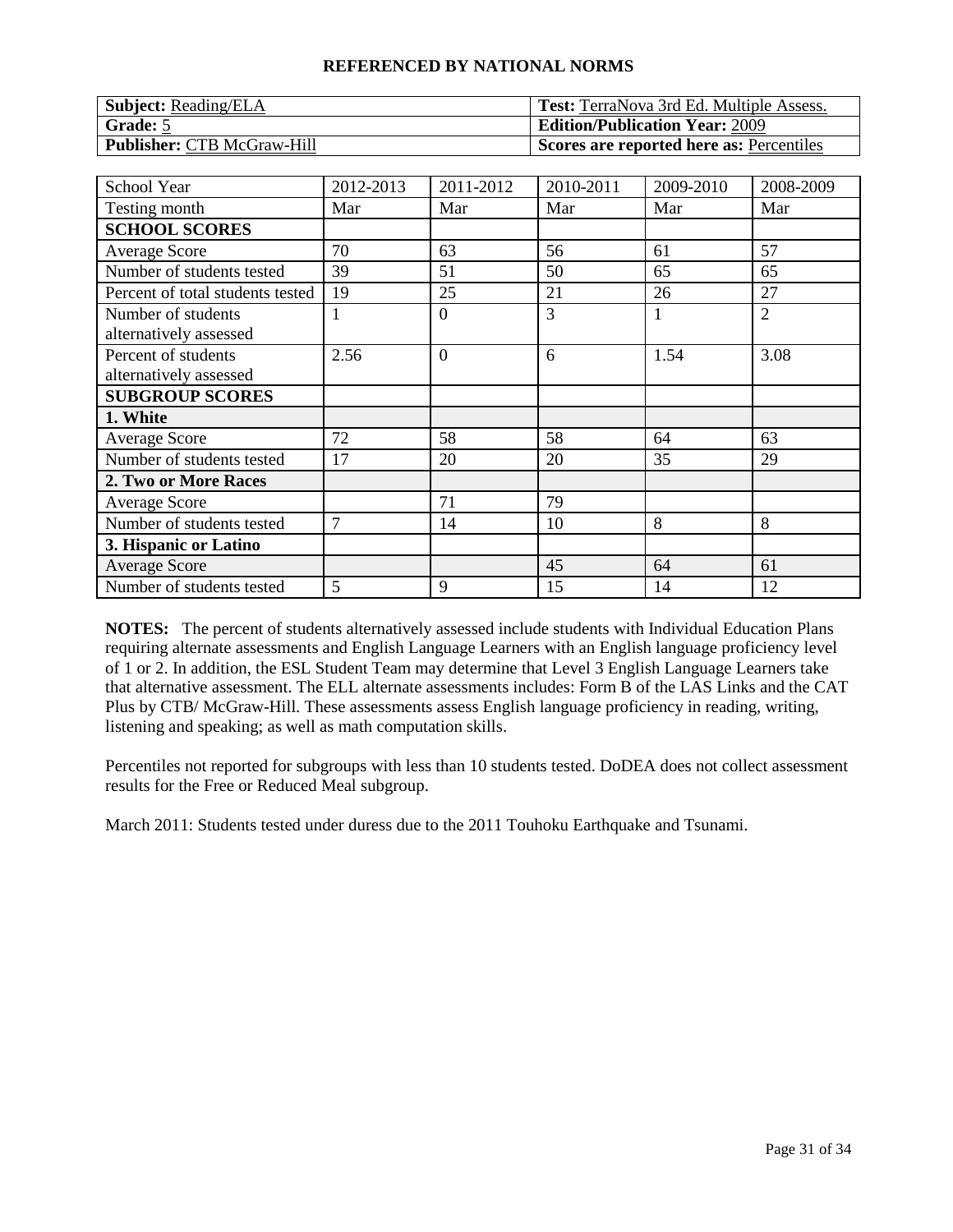| <b>Subject:</b> Reading/ELA       | <b>Test:</b> TerraNova 3rd Ed. Multiple Assess. |
|-----------------------------------|-------------------------------------------------|
| Grade: 5                          | <b>Edition/Publication Year: 2009</b>           |
| <b>Publisher: CTB McGraw-Hill</b> | Scores are reported here as: Percentiles        |

| <b>School Year</b>               | 2012-2013 | 2011-2012      | 2010-2011      | 2009-2010 | 2008-2009      |
|----------------------------------|-----------|----------------|----------------|-----------|----------------|
| Testing month                    | Mar       | Mar            | Mar            | Mar       | Mar            |
| <b>SCHOOL SCORES</b>             |           |                |                |           |                |
| Average Score                    | 70        | 63             | 56             | 61        | 57             |
| Number of students tested        | 39        | 51             | 50             | 65        | 65             |
| Percent of total students tested | 19        | 25             | 21             | 26        | 27             |
| Number of students               | 1         | $\overline{0}$ | $\overline{3}$ |           | $\overline{2}$ |
| alternatively assessed           |           |                |                |           |                |
| Percent of students              | 2.56      | $\overline{0}$ | 6              | 1.54      | 3.08           |
| alternatively assessed           |           |                |                |           |                |
| <b>SUBGROUP SCORES</b>           |           |                |                |           |                |
| 1. Black or African              |           |                |                |           |                |
| American                         |           |                |                |           |                |
| Average Score                    |           |                |                |           |                |
| Number of students tested        | 5         | 3              | 4              | 3         | 9              |
| 2. English Language              |           |                |                |           |                |
| <b>Learners</b>                  |           |                |                |           |                |
| Average Score                    |           |                |                |           |                |
| Number of students tested        | 1         | 6              | 6              | 2         | 6              |
| 3. Students with IEP             |           |                |                |           |                |
| <b>Average Score</b>             |           |                |                |           |                |
| Number of students tested        | 4         | 5              | 4              | 6         | 4              |

**NOTES:** The percent of students alternatively assessed include students with Individual Education Plans requiring alternate assessments and English Language Learners with an English language proficiency level of 1 or 2. In addition, the ESL Student Team may determine that Level 3 English Language Learners take that alternative assessment. The ELL alternate assessments includes: Form B of the LAS Links and the CAT Plus by CTB/ McGraw-Hill. These assessments assess English language proficiency in reading, writing, listening and speaking; as well as math computation skills.

Percentiles not reported for subgroups with less than 10 students tested. DoDEA does not collect assessment results for the Free or Reduced Meal subgroup.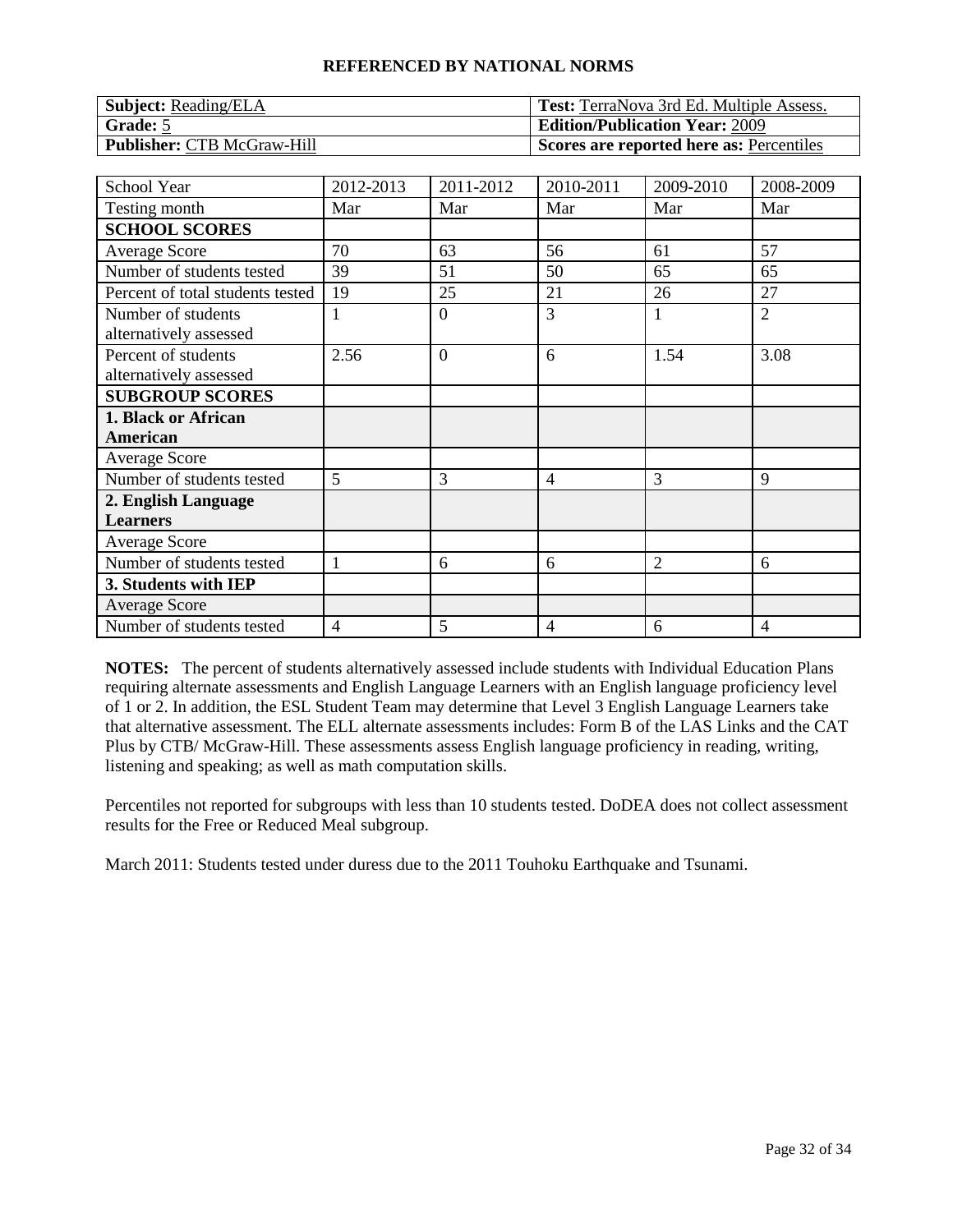| <b>Subject:</b> Reading/ELA       | <b>Test:</b> TerraNova 3rd Ed. Multiple Assess. |
|-----------------------------------|-------------------------------------------------|
| Grade: 6                          | <b>Edition/Publication Year: 2009</b>           |
| <b>Publisher: CTB McGraw-Hill</b> | Scores are reported here as: Percentiles        |

| <b>School Year</b>                            | 2012-2013 | 2011-2012        | 2010-2011    | 2009-2010 | 2008-2009      |
|-----------------------------------------------|-----------|------------------|--------------|-----------|----------------|
| Testing month                                 | Mar       | Mar              | Mar          | Mar       | Mar            |
| <b>SCHOOL SCORES</b>                          |           |                  |              |           |                |
| <b>Average Score</b>                          | 75        | 69               | 66           | 70        | 77             |
| Number of students tested                     | 54        | 48               | 43           | 61        | 51             |
| Percent of total students tested              | 27        | 23               | 18           | 24        | 21             |
| Number of students<br>alternatively assessed  | $\Omega$  | $\boldsymbol{0}$ | $\mathbf{1}$ | 3         | $\Omega$       |
| Percent of students<br>alternatively assessed | $\Omega$  | $\overline{0}$   | 1.61         | 5         | $\overline{0}$ |
| <b>SUBGROUP SCORES</b>                        |           |                  |              |           |                |
| 1. White                                      |           |                  |              |           |                |
| <b>Average Score</b>                          | 75        | 69               | 57           | 74        | 77             |
| Number of students tested                     | 21        | 14               | 25           | 28        | 28             |
| 2. Two or More Races                          |           |                  |              |           |                |
| <b>Average Score</b>                          | 76        | 73               |              | 70        |                |
| Number of students tested                     | 15        | 15               | 8            | 10        | $\overline{4}$ |
| 3. Hispanic or Latino                         |           |                  |              |           |                |
| <b>Average Score</b>                          | 78        | 68               |              | 70        |                |
| Number of students tested                     | 11        | 12               | 7            | 11        | 7              |

**NOTES:** The percent of students alternatively assessed include students with Individual Education Plans requiring alternate assessments and English Language Learners with an English language proficiency level of 1 or 2. In addition, the ESL Student Team may determine that Level 3 English Language Learners take that alternative assessment. The ELL alternate assessments includes: Form B of the LAS Links and the CAT Plus by CTB/ McGraw-Hill. These assessments assess English language proficiency in reading, writing, listening and speaking; as well as math computation skills.

Percentiles not reported for subgroups with less than 10 students tested. DoDEA does not collect assessment results for the Free or Reduced Meal subgroup.